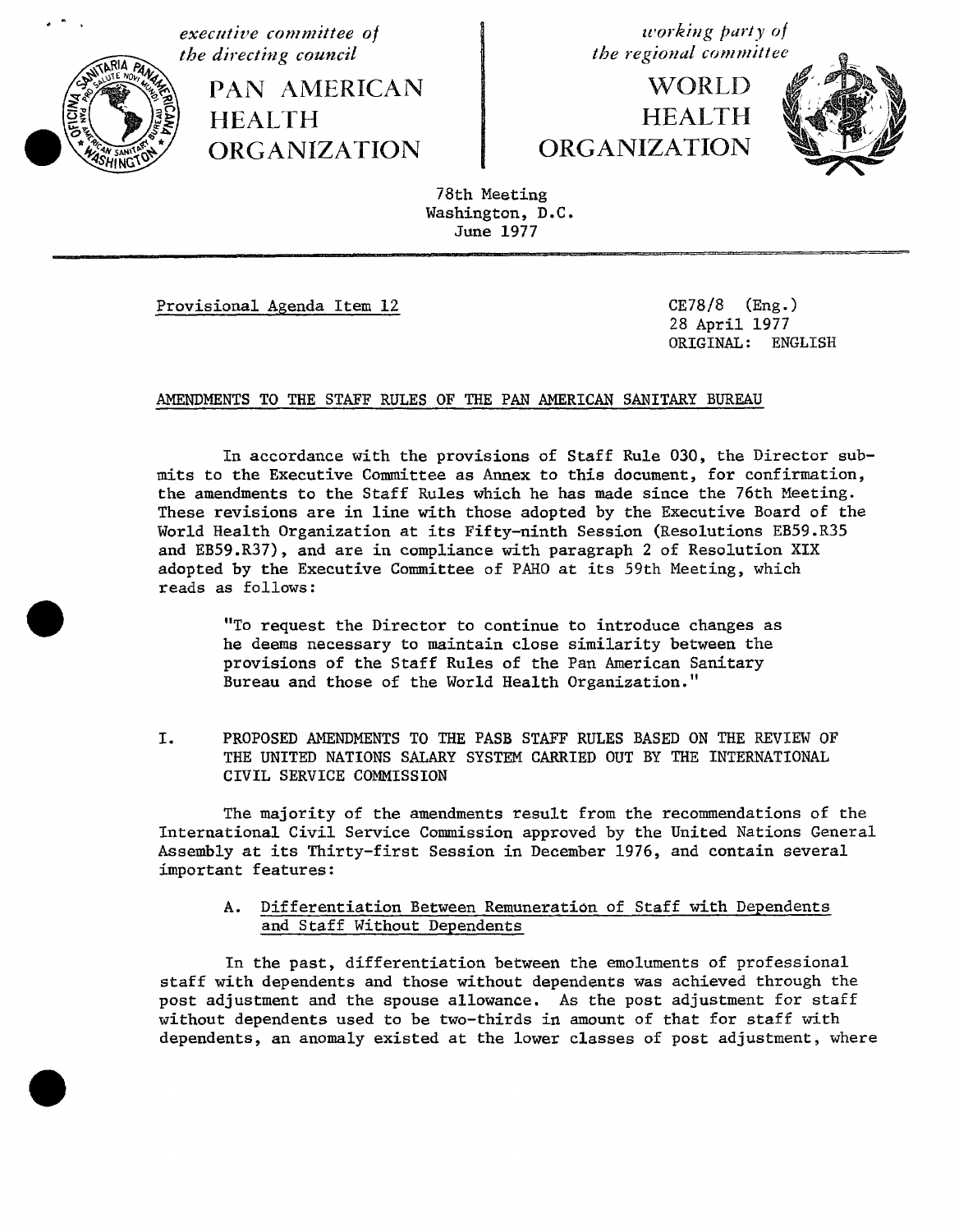cE78**/**8 (Eng.) Page 2

staff without dependents were overpaid in relation to those with dependents, as well as at the higher classes of post adjustment, where the ratio of "without dependents" remuneration to "with dependents" remuneration fell to a level considered to be too low.

Under the new arrangement, the differentiation between the total net remuneration of staff members with dependents and those without dependents is achieved mainly through staff assessment rather than through post adjustment, thus corresponding more closely to national practices. The gross salary of staff members withou**t** dependents remains the same as that of staff members with dependen**t**s, the differentiation in net salary being achieved by applying a higher rate of assessment to those without dependents.

The rates of post adjustment for staff with and without dependents now represent the same percentage of net salary at each grade, so as to ensure a constant relationship between the to**t**al remuneration of the two groups. As a consequence of that change, the existing spouse allowance of US\$400 for a dependent spouse is abolished, the amount being, in effect, incorporated into the revised net salary of staff with dependents. The total emoluments for staff with dependents will remain prac**t**ically the same as in the past, whereas for staff without dependents the total emoluments will be higher in high cost duty stations and lower in low cost duty stations. In the latter case, the difference will be made up by granting a personal transitional allowance to the few affected persons who are already staff members. The amounts of these paymen**t**s and the modalities for their gradual reduction and ultimate elimination are determined by the International Civil Service Commission.

The following Staff Rules have been amended accordingly: 210.3, 230.2, 230.4, 235.1, 235.2, 250, 280.5(b) and 730.2.

### B. Consolidation of Classes of Post Adjustment

In conjunction with other changes in the professional salary system outlined above, five classes of post adjustment are consolidated into base salary. One of the main effects of this consolidation is to restore pensionable remuneration to i**t**s normal par relationship to gross salary on 1 January 1977.

The following Staff Rule has been amended accordingly: 230.4.

### C. Dependent Allowance

The existing secondary dependent allowance of US\$200 for professional staff is increased to US\$300 per annum.

The following Staff Rule has been amended accordingly: 250.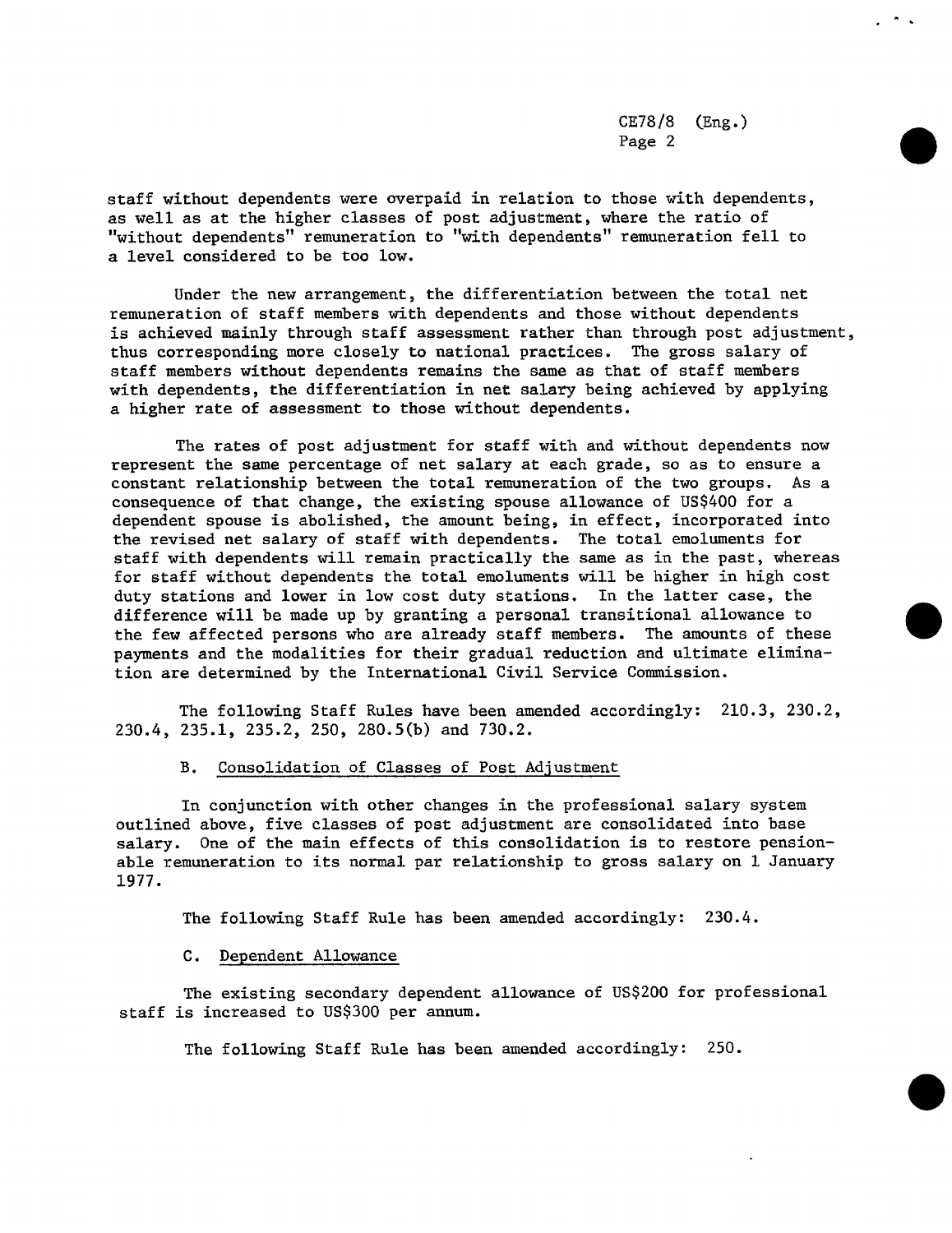CE78**/**8 (Eng.) Page 3

#### D. Repatriation Grant

The scales are revised in order to maintain as nearly as possible, after application of differential rates of staff assessment as outlined in paragraph "A" above, the existing ratio between amounts of the grant for professional staff with dependents and those without dependents. There is, however, no change in the scales for staff with dependents.

The following Staff Rules have be**e**n amended accordingly: 270.1(a) and 270.1(b).

E. Education Grant

The maximum reimbursable amount of US\$1,500 for approved education costs is revised to US\$2,250 according to the following scale:

|  |  | - up to first US\$2,000 |  | 75 per cent |  |
|--|--|-------------------------|--|-------------|--|
|  |  | next US\$1,000          |  | 50 per cent |  |
|  |  | next US\$1,000          |  | 25 per cent |  |

The flat amount allowable for boarding expenses in case of attendance at an educational institution outside the duty station where the institution does not provide board is increased from US\$650 to US\$750.

The following Staff Rule has been amended accordingly: 255.

#### F. Termination Indemnities

The scale of termination indemnities for career service staff is revised, with the maximum indemnity being increased from nine months' salary after nine years of service to 12 months' salary after 15 years of service. The scale of termination indemnities for fixed-term staff is also revised, with the same indemnities payable as to career service staff after they have completed nine years' service. These payments are expressed in terms of pensionable remuneration less staff assessment.

The following Staff Rules have been amended accordingly: 210.4, 280.2, 540.2, 740, 950.4 and 970.4.

#### II. PROPOSED END-OF-SERVICE GRANT: STAFF RULE 275

One of the recommendations of the International Civil Service Commission resulting from its review of the United Nations salary system was that an indemnity be paid to a staff member serving on a fixed-term appointment whose whose appointment is not renewed after a number of years of service. Most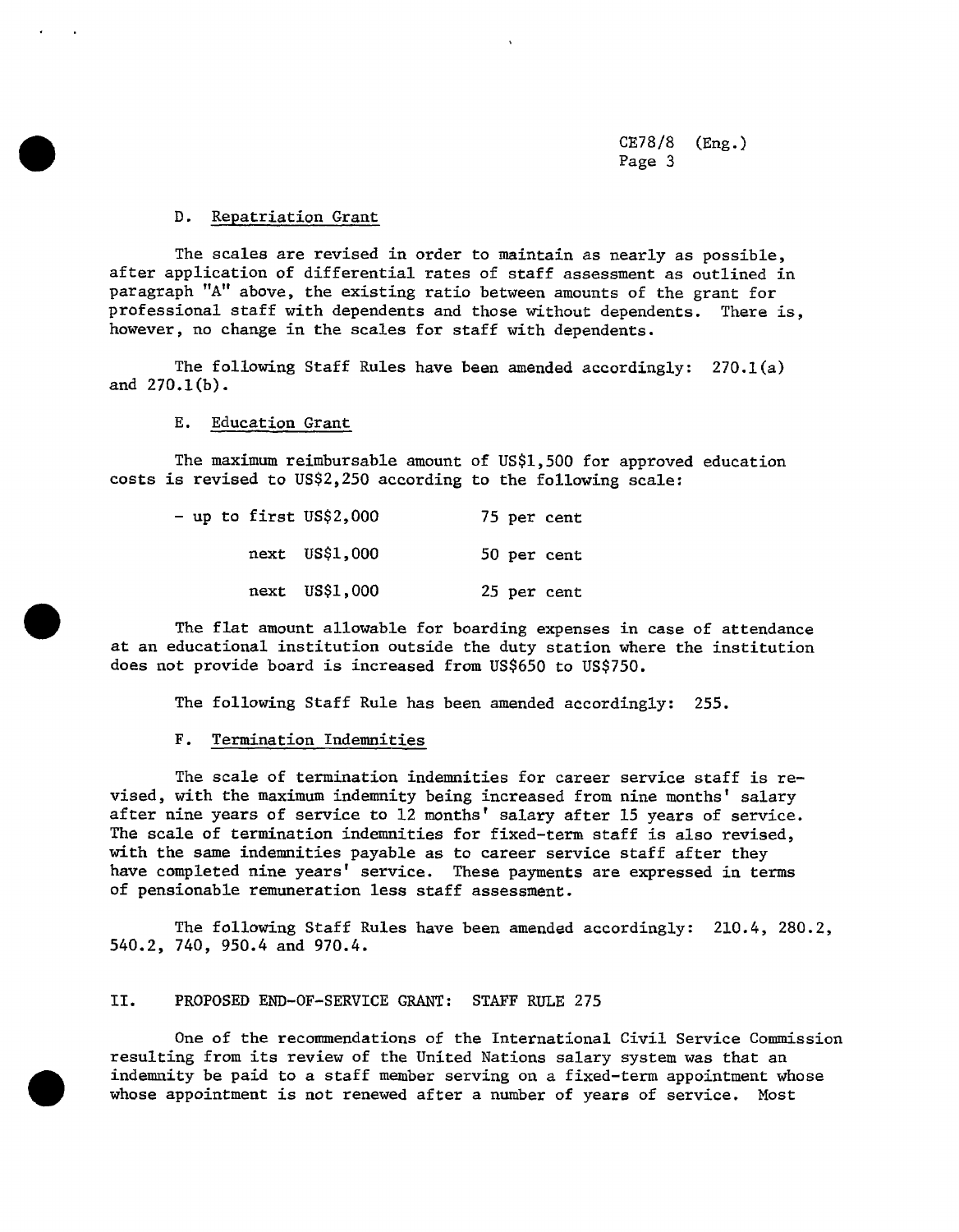CE78**/**8 (Eng.) Page 4

members of the Commission recognized that, for a staff member who had been retained over an extended period of successive fixed-term appointments and who would be in many other respects indistinguishable from one holding a career service appointment, and indeed might often have a longer record of service than a career service staff member, a reasonable expectation of continued employment would be created. If his services were terminated before the normal expiry of his contract, he received an indemnity; but if his contract were merely allowed to expire and not renewed, he received none. The Commission, therefore, recommended that a staff member holding a fixedterm appointment whose appointment is not renewed after he has completed six years' continuous service should, provided that he has not received and declined an offer of renewal, be entitled to a grant based on his years of completed service.

The General Assembly of the United Nations, however, did not approve the Commission's recommendation and requested the Commission to re-examine its proposal in the light of the views expressed in the Fifth Committee.

The Director-General of WHO, in the document (EB59**/**24 Add. 1) which he submitted to the Executive Board, after recalling the recommendation made by the Commission and the General Assembly's decision, emphasized that the situation of WHO was different from that of other organizations in the United Nations system, in view of the large proportion of its staff with many years of WHO service who hold fixed-term appointments. The Director-General thus recommended, and the Executive Board of WHO endorsed, the introduction of a new staff rule, with effect from 1 January 1977, which "establishes an endof-service grant as an interim measure, pending a re-examination by the International Civil Service Commission of its proposal concerning such a grant and a decision thereon by the General Assembly of the United Nations" (Resolution EB59.R35). The grant is payable to staff members whose appointment is not renewed after they have completed 10 years of continuous service, provided they have not received and declined an offer of renewal and have not reached 60 years of age.

Considering the previous resolutions of the Executive Committee establishing the desirability of conformi**t**y between Staff Rules for PASB and WHO staff, the Director proposes to the Executive Committee the introduction of Staff Rule 275 which provides an end-of-service gran**t** for PASB staff under terms of eligibility identical with those for WHO staff.

### III. OTHER STAFF RULE CHANGES

Other amendments to the Staff Rules included in the Annex to this document are considered necessary in the interests of conformity with WHO and good personnel management.

The Staff Rules amended are: 050, 320.3, and 630.2.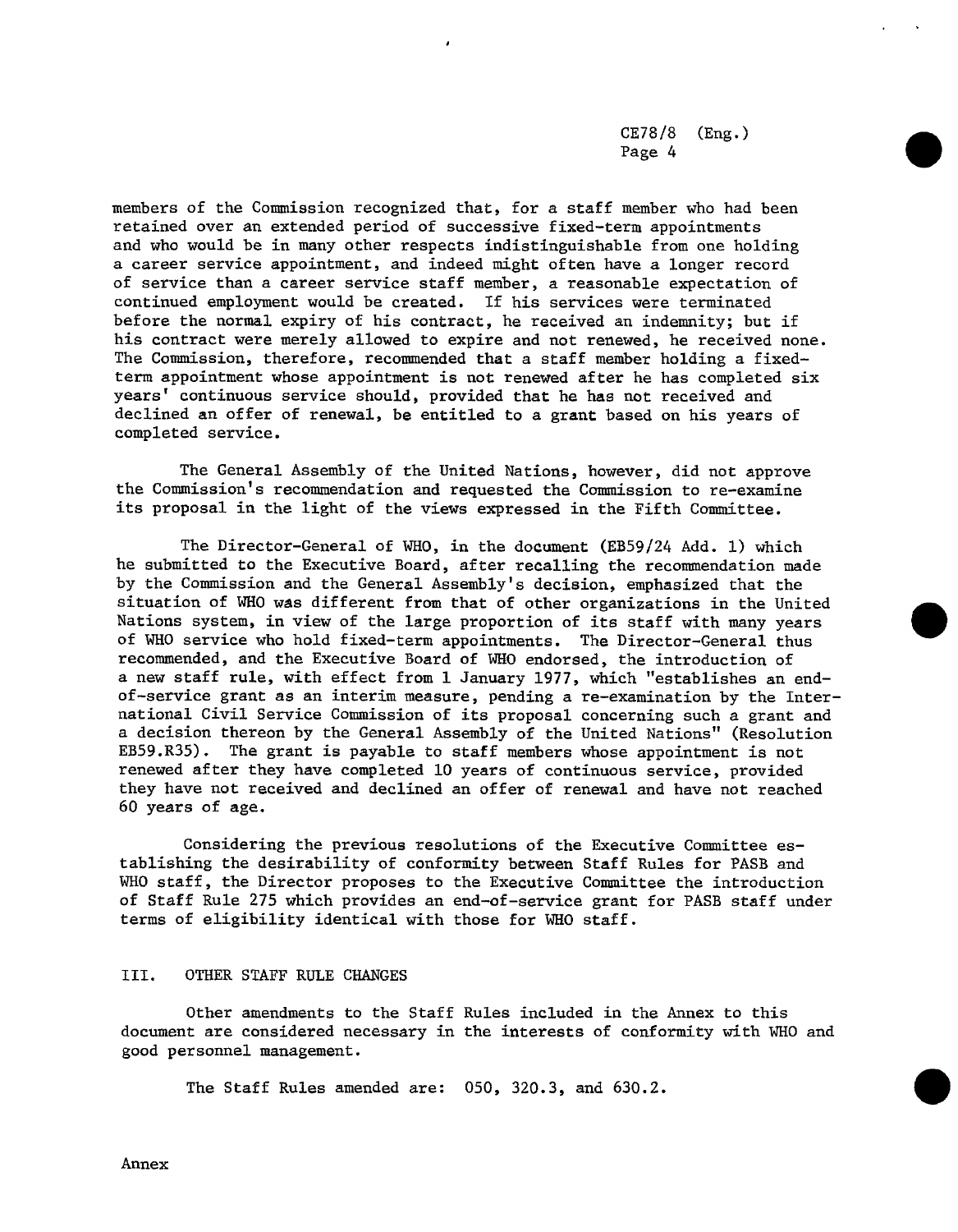AMENDMENTS TO THE STAFF RULES

Staff Rule New Text Present Text New Text New Text

050 (New Staff Rule) **EXCEPTIONS TO STAFF RULES** 

210.3 For the purpose of determining entitlements under Rules For the purposes of Rules 230.4, 235.1, 235.2, 250,<br>235.1, 250, 260 and 1110.3 "dependents" are defined as: 260 and 1110.3, "dependents" are defined as:  $235.1$ ,  $250$ ,  $260$  and  $1110.3$  "dependents" are defined as:

> (a) A spouse whose net occupational earnings do not (a) No change exceed the lowest entrance salary level of the Bureau's local net salary scale for the area in which the spouse is employed, or in the case of a staff member in the professional category or above, if the net earnings do not exceed US\$2,500 per annum, except where the lowest entrance salary of the local scale is higher; provided that if both husband and wife are staff members of international organizations applying the common system of salaries and allowances, neither may be recognized as a dependent for purposes of Rules 235 and 260.

(b) A child up to the age of 18; if in full time (b) No change attendance at a school or university, up to age 21; or if physically or mentally incapacitated, without age limit. If both parents are staff members of international organizations applying the common system of salaries and allowances, the children, if determined dependents,<br>shall be recognized as the dependents of that parent<br>holding the higher level post. For the purposes of this<br>mula "child" shall include shild proceeding by the shall be recognized as the dependents of that parent holding the higher level post. For the purposes of this rule "child" shall include a child recognized by the<br>Director to be de facto fully dependent upon a staff member for its support.

The Director may make exceptions to the Staff Rules provided that such exceptions are not inconsistent with any Staff Regulation or other decision of the Conference or the Directing Council and provided further that each exception is agreed to by the staff member directly affected and is, in the opinion of the Director, not prejudicial to the interests of any other staff member or group of staff members.

 $(mg.)$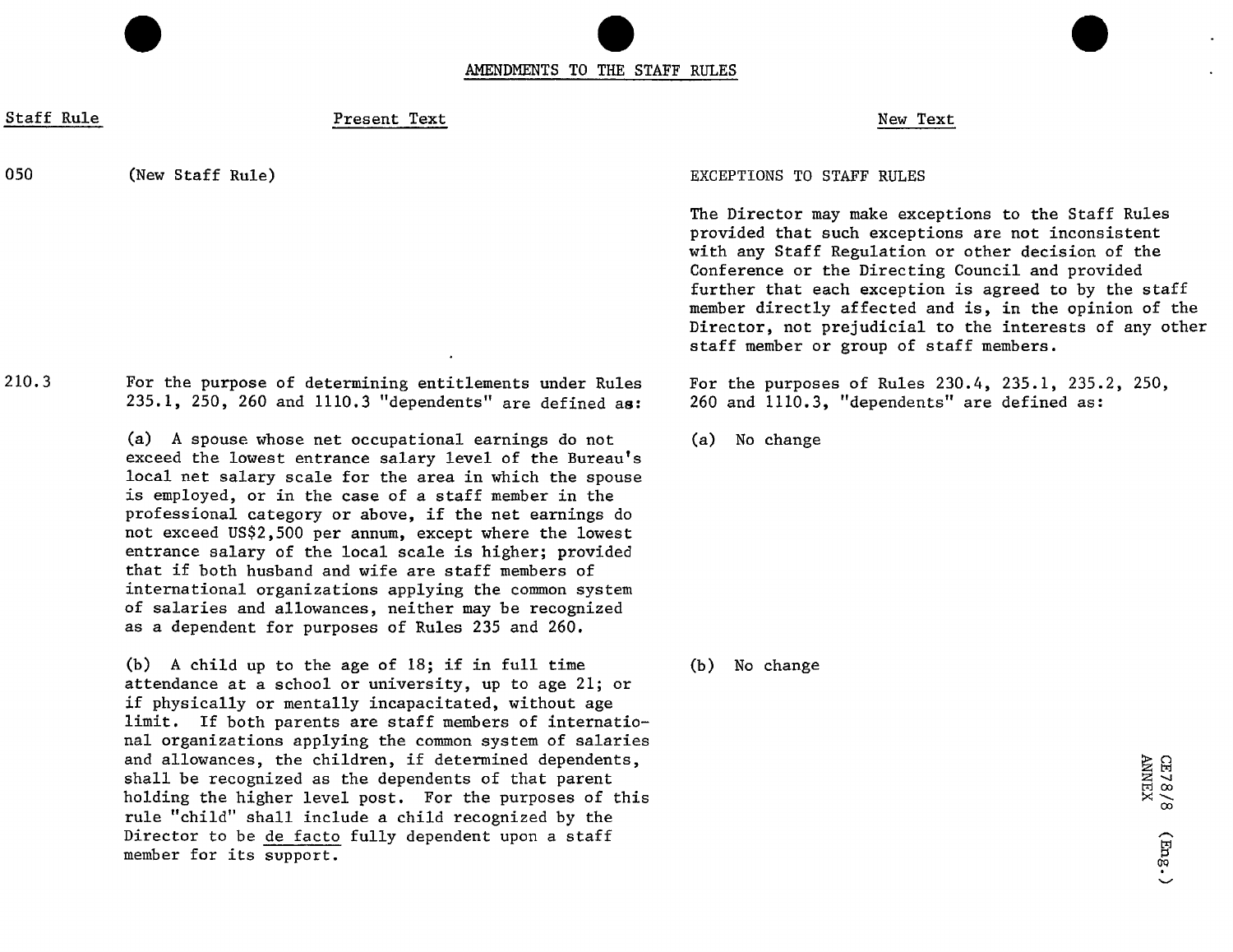# Staff Rule New Text Present Text New Text New Text

(c) A parent, brother, or sister (not more than one (c) No change such dependent may be claimed), if the staff member's contribution to such a relative constitutes at least half the total support, and, in any case not less that twice the amount of the allowance claimed, provided that brothers and sisters shall be subject to the same age limits as stated in 210.3 (b) above for a child.

### 210.4 For computation of salary, indemnities and repatriation For computations of salary: grant:

- (a) "Monthly salary" means 1**/**12 of the annual salary.
- (b) "Weekly salary" means 1**/**52 of the annual salary.
- (c) "Daily salary" means 1**/**30 of the monthly salary.

- (a) No change
- (b) No change
- (c) No change

8/8<br>5<br>2<br>2<br>2 0P

V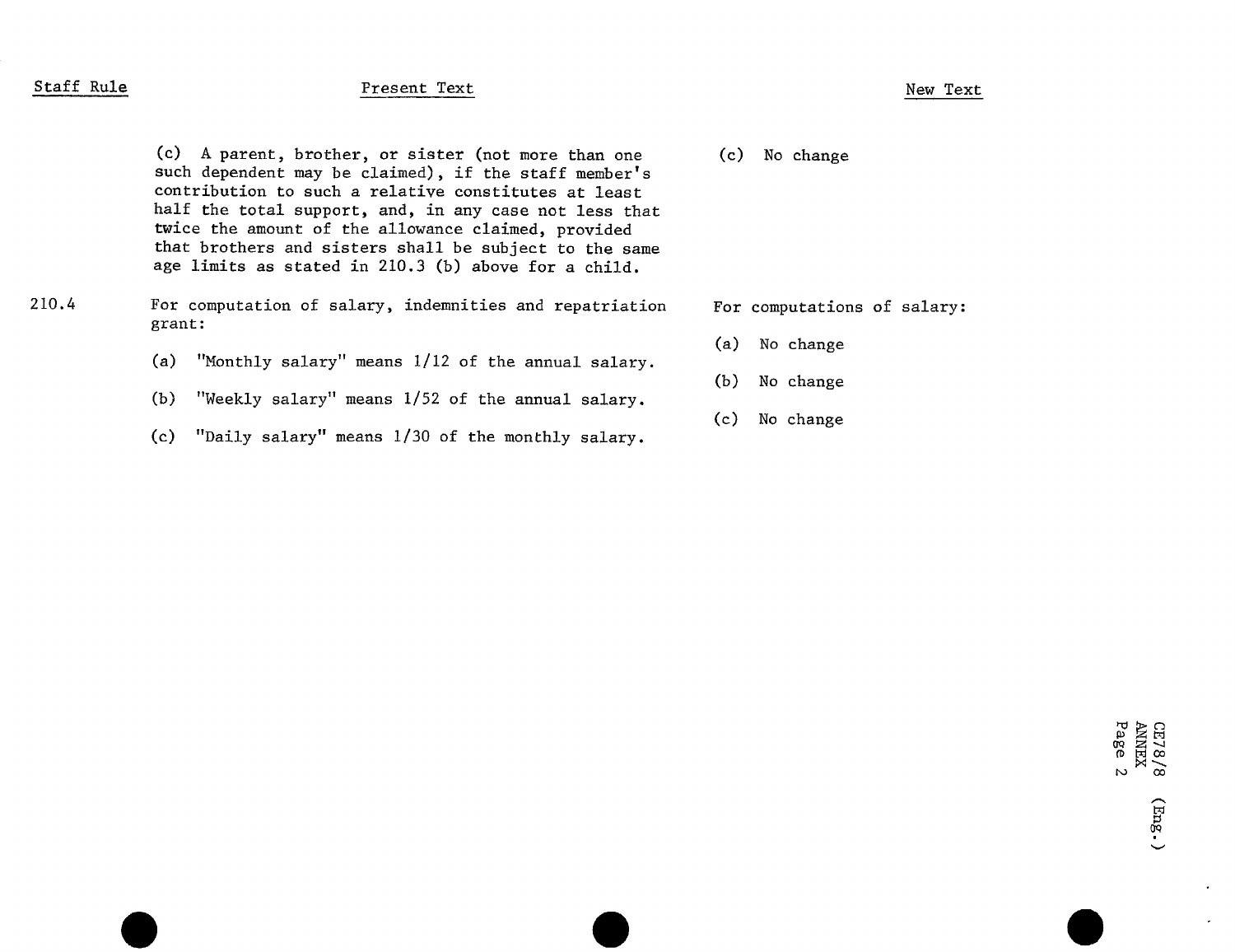230.2 The amounts to be assessed against all salaries, and all terminal payments computed under Staff Rule 280.2, are:

|                               | Total assessable payments |  |  |  |  |  |  |  |  | Assessment<br>per cent |
|-------------------------------|---------------------------|--|--|--|--|--|--|--|--|------------------------|
| First US\$1,000 per year      |                           |  |  |  |  |  |  |  |  |                        |
|                               |                           |  |  |  |  |  |  |  |  | 5                      |
|                               |                           |  |  |  |  |  |  |  |  | 10                     |
|                               |                           |  |  |  |  |  |  |  |  | 15                     |
| Next US\$1,000 per year       |                           |  |  |  |  |  |  |  |  | 20                     |
| Next US\$6,000 per year       |                           |  |  |  |  |  |  |  |  | 25                     |
| Next US\$6,000 per year       |                           |  |  |  |  |  |  |  |  |                        |
|                               |                           |  |  |  |  |  |  |  |  | 30                     |
| Next US\$8,000 per year       |                           |  |  |  |  |  |  |  |  | -35                    |
| Next US\$8,000 per year       |                           |  |  |  |  |  |  |  |  | 40                     |
| Next US\$8,000 per year       |                           |  |  |  |  |  |  |  |  |                        |
|                               |                           |  |  |  |  |  |  |  |  | 45                     |
| Remaining assessable payments |                           |  |  |  |  |  |  |  |  | 50                     |

 $H \sim$ co a s oo

 $\bullet$ 

 $\bullet$  .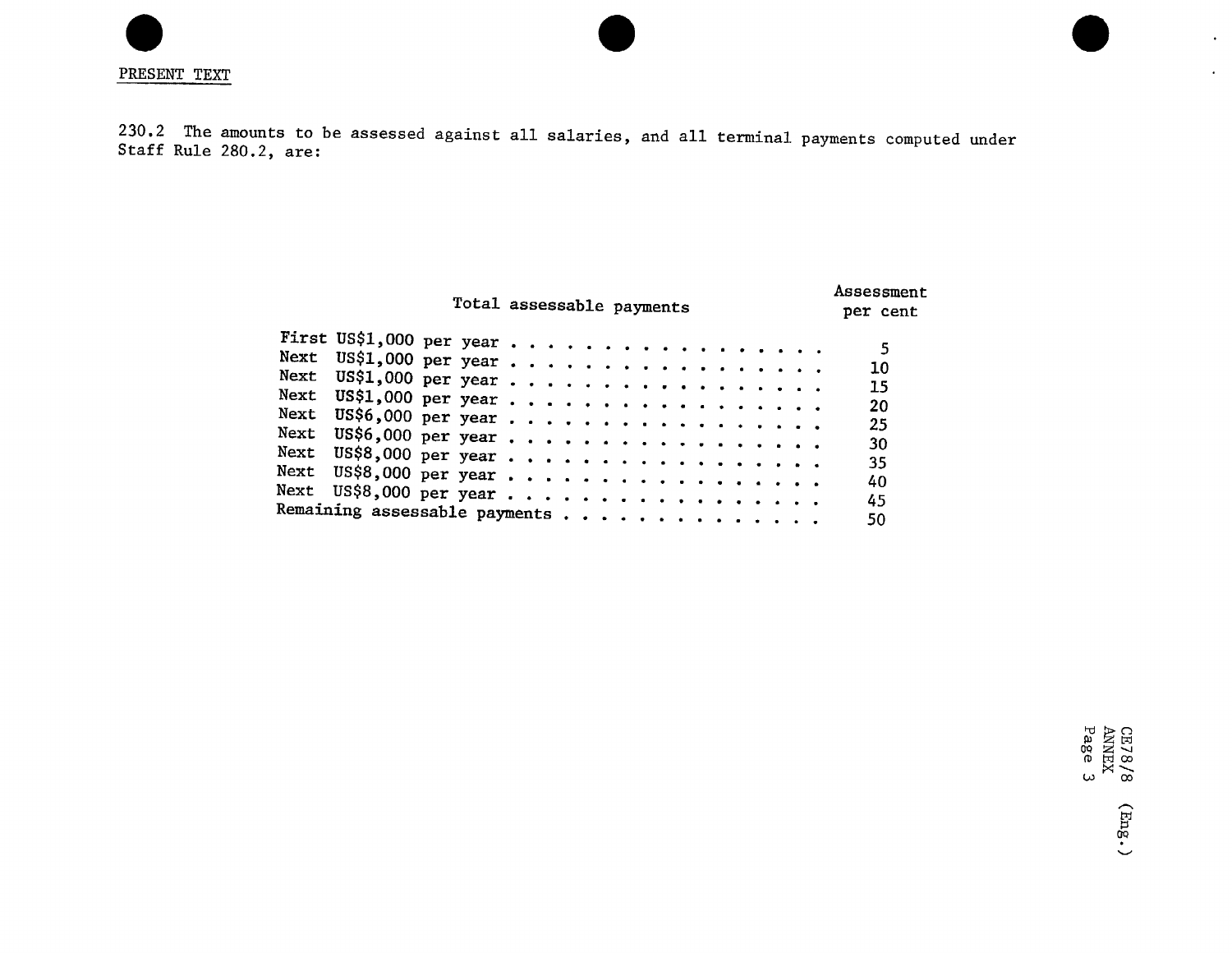230,2 The amounts to be so assessed against all salaries of the professional and higher graded staff are:

|                            |      |  |                               |              |                      |            |   |  |              |  |  | Assessment per cent. |                |
|----------------------------|------|--|-------------------------------|--------------|----------------------|------------|---|--|--------------|--|--|----------------------|----------------|
|                            |      |  | Total assessable payments     |              |                      |            |   |  |              |  |  | Dependant<br>rate    | Single<br>rate |
| First US\$ 10 000 per year |      |  |                               |              |                      |            |   |  |              |  |  | 12.3                 | 17.3           |
| Next                       | USS  |  | 2 000 per year                |              |                      | . <b>.</b> |   |  |              |  |  | 25                   | 29.7           |
| Next                       | US\$ |  | 2 000 per year                |              |                      |            | . |  |              |  |  | 28                   | 32.7           |
| Next                       | US S |  | 2 000 per year                | . <i>.</i> . |                      |            |   |  |              |  |  | 31                   | 35.6           |
| Next                       | US\$ |  | 4 000 per year                |              | .                    |            |   |  |              |  |  | 34                   | 39.5           |
| Next                       | USS  |  | 4 000 per year                |              |                      |            |   |  | .            |  |  | 37                   | 42.5           |
| Next                       | US\$ |  | 4 000 per year                |              |                      |            |   |  |              |  |  | 40                   | 45.5           |
| Next                       | US\$ |  | 5 000 per year                |              | $\sim$ $\sim$ $\sim$ |            |   |  | . . <b>.</b> |  |  | 43                   | 48.5           |
| Next                       | US\$ |  | 5 000 per year                |              | . <i>.</i> .         |            |   |  |              |  |  | 46                   | 51.5           |
| Next                       | US\$ |  | 5 000 per year                | .            |                      |            |   |  |              |  |  | 48                   | 53.5           |
| Next                       | US\$ |  | 6 000 per year                | .            |                      |            |   |  |              |  |  | 50                   | 55.5           |
| Next                       | US\$ |  | 6 000 per year                |              |                      |            |   |  | .            |  |  | 52                   | 57.5           |
| Next                       | USS  |  | 6 000 per year                |              |                      |            |   |  |              |  |  | 54                   | 59.5           |
| Next                       | US\$ |  | 7 000 per year                |              |                      |            |   |  |              |  |  | 56                   | 61.5           |
| Next                       | US\$ |  | 7 000 per year                |              |                      |            |   |  |              |  |  | 58                   | 63.5           |
|                            |      |  | Remaining assessable payments |              |                      |            |   |  |              |  |  | 60                   | 64.5           |

The amounts to be so assessed against all salaries of the General Service category are:

|                           |  |  | Total assessable payments     |  |  |  |  |  |  |   |  |  |  |  | Assessment<br>per cent. |
|---------------------------|--|--|-------------------------------|--|--|--|--|--|--|---|--|--|--|--|-------------------------|
| First US\$ 1 000 per year |  |  |                               |  |  |  |  |  |  |   |  |  |  |  |                         |
| Next US\$ 1 000 per year  |  |  |                               |  |  |  |  |  |  |   |  |  |  |  | 10                      |
| Next US\$ 1 000 per year  |  |  |                               |  |  |  |  |  |  |   |  |  |  |  | ANNEX<br>Page 4<br>15   |
| Next US\$ 1 000 per year  |  |  |                               |  |  |  |  |  |  |   |  |  |  |  | 20                      |
| Next US\$ 6 000 per year  |  |  |                               |  |  |  |  |  |  |   |  |  |  |  | 25                      |
| Next US\$ 6 000 per year  |  |  |                               |  |  |  |  |  |  |   |  |  |  |  | 30                      |
| Next US\$ 8 000 per year  |  |  |                               |  |  |  |  |  |  |   |  |  |  |  | 35                      |
| Next US\$ 8 000 per year  |  |  |                               |  |  |  |  |  |  |   |  |  |  |  | 40                      |
| Next US\$ 8 000 per year  |  |  |                               |  |  |  |  |  |  |   |  |  |  |  | 45                      |
|                           |  |  | Remaining assessable payments |  |  |  |  |  |  | . |  |  |  |  | 50                      |

 $\bullet$ 

 $\bullet$ 

(no change from existing schedule\_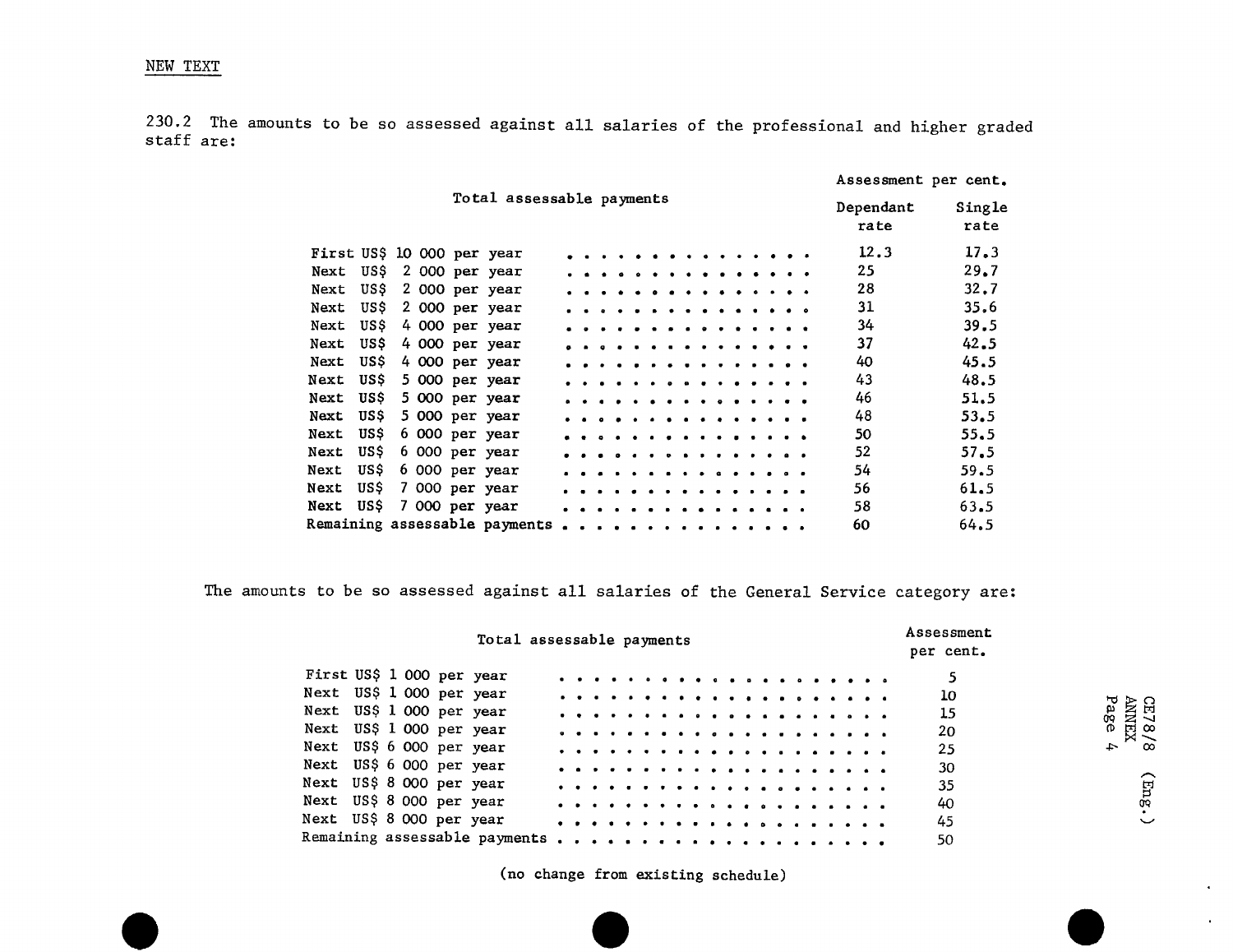PRESENT TEXT

230.4 The following schedule of annual salaries and of annual net salaries shall apply to all professional category posts and to directors.

| Level                      | Step<br>$US$ $$$ | Step<br>II<br>$US$ \$ | Step<br>III<br>$US$ $$$ | Step<br>IV<br>US S | Step<br>v<br>$US$ \$ | Step<br>VI<br>USS | Step<br><b>VII</b><br>$US$ \$ | Step<br>VIII<br>$US$ $$$ | Step<br>IX<br>$US$ $$$ | Step<br>x<br>$US$ \$ | Step<br>XI<br>$US$ \$ | Step<br>XII<br>$US$ \$ | Step<br>XIII<br>$US$ \$ |
|----------------------------|------------------|-----------------------|-------------------------|--------------------|----------------------|-------------------|-------------------------------|--------------------------|------------------------|----------------------|-----------------------|------------------------|-------------------------|
| $P-1$<br>(n <sub>e</sub> ) | 12 020<br>9 414  | 12 510<br>9 757       | 13 000<br>10 100        | 13 490<br>10 443   | 13 980<br>10 786     | 14 470<br>11 129  | 14 960<br>11 472              | 15 450<br>11 815         | 15 940<br>12 158       | 16 430<br>12 480     |                       |                        |                         |
| $P-2$<br>(net)             | 15 750<br>12 025 | 16 300<br>12 395      | 16 850<br>12 753        | 17 400<br>13 110   | 17 950<br>13 468     | 18 500<br>13 825  | 19 050<br>14 183              | 19 600<br>14 540         | 20 150<br>14 898       | 20 700<br>15 255     | 21 250<br>15 613      |                        |                         |
| $P-3$<br>(net)             | 19 670<br>14 586 | 20 320<br>15 008      | 20 970<br>15 431        | 21 620<br>15 853   | 22 270<br>16 276     | 22 920<br>16 698  | 23 570<br>17 121              | 24 220<br>17 532         | 24 870<br>17 922       | 25 520<br>18 312     | 26 170<br>18 702      | 26 820<br>19 092       | 27 470<br>19 482        |
| $P-4$<br>(net)             | 24 220<br>17 532 | 24 990<br>17 994      | 25 760<br>18 456        | 26 530<br>18 918   | 27 300<br>19 380     | 28 070<br>19 842  | 28 840<br>20 304              | 29 610<br>20 766         | 30 380<br>21 228       | 31 150<br>21 690     | 31 920<br>22 152      | 32 690<br>22 580       |                         |
| $P-5$<br>(net)             | 30 540<br>21 324 | 31 410<br>21 846      | 32 280<br>22 354        | 33 150<br>22 833   | 34 020<br>23 311     | 34 890<br>23 790  | 35 760<br>24 268              | 36 630<br>24 747         | 37 500<br>25 225       | 38 370<br>25 704     |                       |                        |                         |
| P6/D1<br>(net)             | 35 000<br>23 850 | 36 140<br>24 477      | 37 280<br>25 104        | 38 420<br>25 731   | 39 560<br>26 358     | 40 700<br>26 950  | 41 840<br>27 520              |                          |                        |                      |                       |                        |                         |
| $D-2$<br>(net)             | 42 060<br>27 630 | 43 270<br>28 235      | 44 480<br>28 840        | 45 690<br>29 445   |                      |                   |                               |                          |                        |                      |                       |                        |                         |

78 /<br>XHX<br>Se (Eng.)  $\mathbf{r}$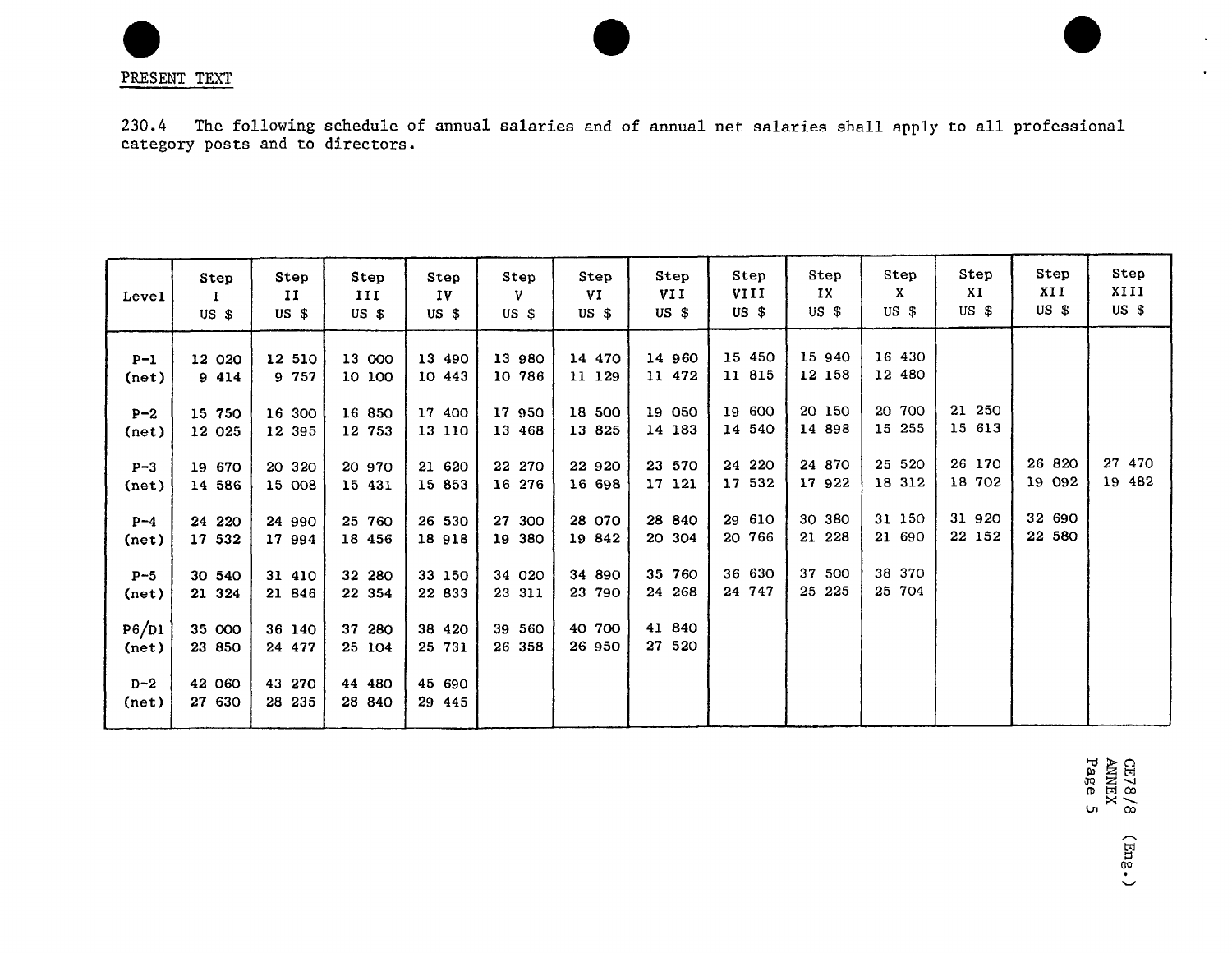### NEW TEXT

230.4 The following schedule of annual gross salaries and of annual net salaries shall apply to all professional category posts and to directors.

|                                  |                            |                            |                            |                            |                             |                            | STEPS                      |                            |                            |                            |                            |                            |                            |
|----------------------------------|----------------------------|----------------------------|----------------------------|----------------------------|-----------------------------|----------------------------|----------------------------|----------------------------|----------------------------|----------------------------|----------------------------|----------------------------|----------------------------|
| <b>Level</b>                     | I.                         | H                          | III                        | IV                         | V                           | VI                         | VII                        | VIII                       | IX                         | X                          | XI                         | XII                        | XIII                       |
| P-1 Gross<br>Net D<br>Net S      | 14 300<br>11 917<br>11 215 | 14 900<br>12 331<br>11 602 | 15 510<br>12 752<br>11 994 | 16 120<br>13 169<br>12 383 | 16 750<br>13 585<br>12 764  | 17 380<br>14 001<br>13 145 | 18 020<br>14 423<br>13 532 | 18 640<br>14 832<br>13 907 | 19 260<br>15 242<br>14 282 | 19 860<br>15 638<br>14 645 |                            |                            |                            |
| P-2 Gross<br>Net D<br>Net S      | 19 040<br>15 096<br>14 149 | 19 710<br>15 539<br>14 555 | 20 390<br>15 976<br>14 954 | 21 070<br>16 404<br>14 345 | 21 760<br>16 839<br>15 742  | 22 440<br>17 267<br>16 133 | 23 130<br>17 702<br>16 530 | 23 820<br>18 137<br>16 927 | 24 530<br>18 568<br>17 319 | 25 250<br>19 000<br>17 711 | 25 970<br>19 432<br>18 104 |                            |                            |
| P-3 Gross<br>Net D<br>Net S      | 23 910<br>18 193<br>16 978 | 24 760<br>18 706<br>17 444 | 25 620<br>19 222<br>17 913 | 26 460<br>19 726<br>18 371 | 27 300<br>20 230<br>18 829  | 28 170<br>20 747<br>19 298 | 29 060<br>21 254<br>19 756 | 29 940<br>21 756<br>20 209 | 30 760<br>22 223<br>20 631 | 31 580<br>22 691<br>21 054 | 32 400<br>23 158<br>21 476 | 33 230<br>23 624<br>21 897 | 34 080<br>24 083<br>22 309 |
| P-4 Gross<br>Net D<br>Net S      | 29 940<br>21 756<br>20 209 | 30 910<br>22 309<br>20 709 | 31 880<br>22 862<br>21 208 | 32 860<br>23 420<br>21 713 | 33 860<br>23 964<br>22 202  | 34 860<br>24 504<br>22 687 | 35 850<br>25 039<br>23 167 | 36 840<br>25 574<br>23 647 | 37 880<br>26 135<br>24 152 | 38 930<br>26 684<br>24 642 | 39 980<br>27 230<br>25 131 | 40 980<br>27 750<br>25 596 |                            |
| P-5 Gross<br>Net D<br>Net S      | 38 190<br>26 299<br>24 298 | 39 340<br>26 897<br>24 833 | 40 460<br>27 479<br>25 354 | 41 530<br>28 036<br>25 851 | 42 600<br>28 592<br>26 349  | 43 690<br>29 145<br>26 842 | 44 790<br>29 695<br>27 332 | 45 890<br>30 245<br>27 821 | 47 000<br>30 800<br>28 315 | 48 110<br>31 355<br>28 809 |                            |                            |                            |
| $P6/D-1$ Gross<br>Net D<br>Net S | 43 890<br>29 245<br>26 931 | 45 320<br>29 960<br>27 567 | 46 760<br>30 680<br>28 208 | 48 190<br>31 395<br>28 845 | 49 650<br>32, 112<br>29 481 | 51 070<br>32 794<br>30 085 | 52 450<br>33 456<br>30 671 |                            |                            |                            |                            |                            |                            |
| D-2 Gross<br>Net D<br>Net S      | 52 650<br>33 552<br>30 756 | 54 160<br>34 277<br>31 398 | 55 700<br>35 002<br>32 039 | 57 300<br>35 738<br>32 687 |                             |                            |                            |                            |                            | $\mathbf{r}$               |                            |                            |                            |

B - Rate applicable to staff members with no dependent spouse or dependent child  $\sigma^{\bowtie}$ 

 $\bullet$ 

 $\mathcal{L}^{\pm}$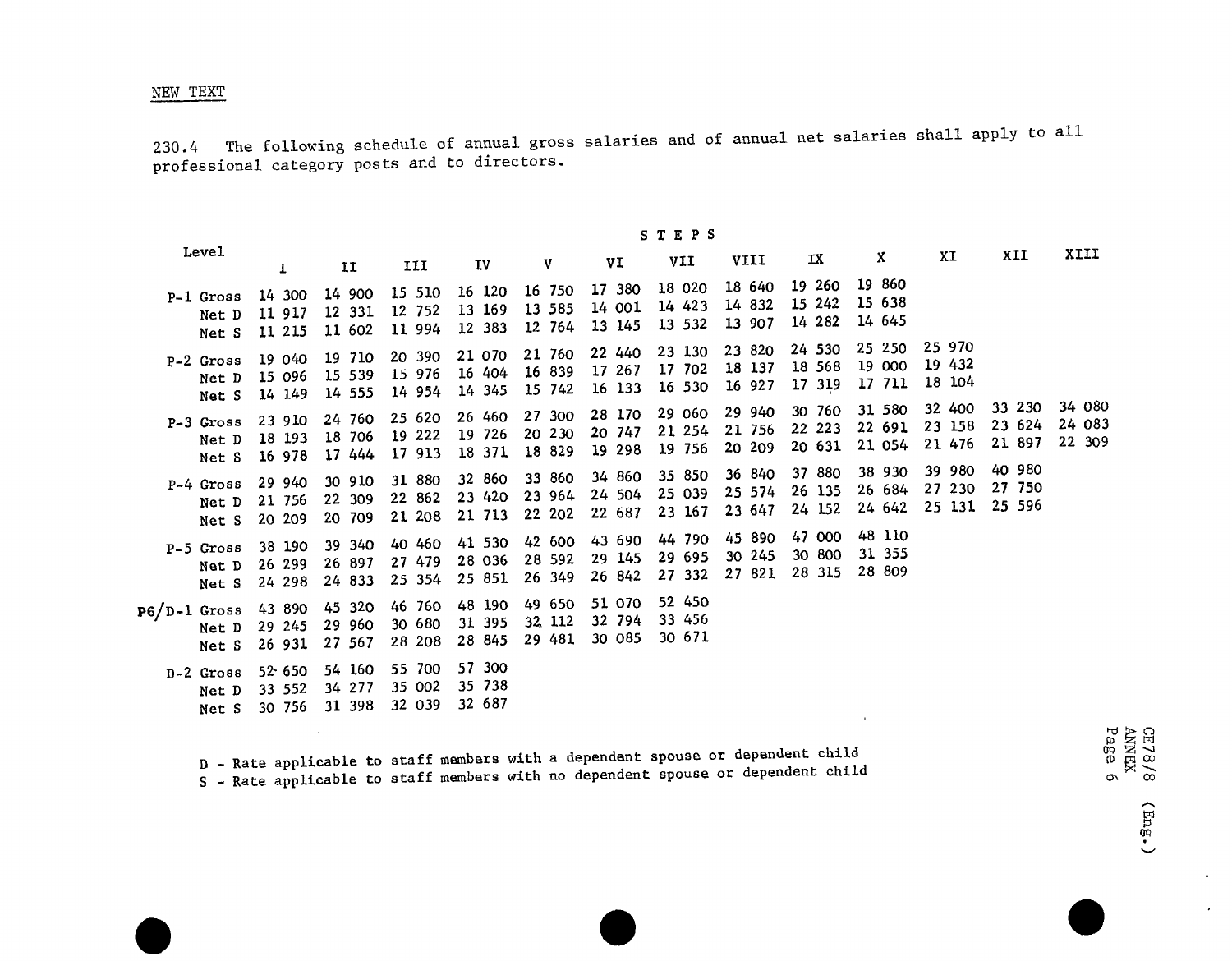PRESENT TEXT

235.1 For each five per cent by which the cost of living in Geneva or at any other official station exceeds the base level to which the salary scale of staff in the professional category and above is related, such staff at that official station shall be paid a post adjustment allowance as follows:

| Level   |         | Step<br>$US$ \$ | Step<br>$\mathbf{I}$<br>$US$ \$ | Step<br>III<br>$US$ \$ | Step<br>IV<br>$US$ \$ | Step<br>V<br>$US$ \$ | Step<br>VI<br>$US$ \$ | Step<br>VII<br>$US$ \$ | Step<br>VIII<br>$US$ \$ | Step<br>IX<br>$US$ \$ | Step<br>$\mathbf{x}$<br>$US$ \$ | Step<br>XI<br>USS | Step<br>XII<br>$US$ \$ | Step<br>XIII<br>$US$ \$ |
|---------|---------|-----------------|---------------------------------|------------------------|-----------------------|----------------------|-----------------------|------------------------|-------------------------|-----------------------|---------------------------------|-------------------|------------------------|-------------------------|
| $P-1$   | D<br>S  | 420<br>280      | 435<br>290                      | 450<br>300             | 465<br>310            | 480<br>320           | 495<br>330            | 510<br>340             | 522<br>348              | 537<br>358            | 552<br>368                      |                   |                        |                         |
| $P - 2$ | D<br>s  | 534<br>356      | 549<br>366                      | 564<br>376             | 579<br>386            | 594<br>396           | 609<br>406            | 624<br>416             | 639<br>426              | 654<br>436            | 669<br>446                      | 684<br>456        |                        |                         |
| $P - 3$ | D<br>S. | 642<br>428      | 660<br>440                      | 678<br>452             | 693<br>462            | 711<br>474           | 729<br>486            | 747<br>498             | 765<br>510              | 780<br>520            | 795<br>530                      | 810<br>540        | 825<br>550             | 840<br>560              |
| $P-4$   | D<br>S  | 765<br>510      | 783<br>522                      | 801<br>534             | 819<br>546            | 837<br>558           | 852<br>568            | 867<br>578             | 882<br>588              | 900<br>600            | 918<br>612                      | 936<br>624        | 954<br>636             |                         |
| $P-5$   | D<br>s  | 915<br>610      | 930<br>620                      | 945<br>630             | 960<br>640            | 975<br>650           | 990<br>660            | 1 005<br>670           | 1 0 2 0<br>680          | 1 0 3 5<br>690        | 1 0 5 0<br>700                  |                   |                        |                         |
| P6/D1   | D<br>s  | 999<br>666      | 1 017<br>678                    | 1 0 3 5<br>690         | 1 053<br>702          | 1 071<br>714         | 1 089<br>726          | 1 107<br>738           |                         |                       |                                 |                   |                        |                         |
| $D-2$   | D<br>s  | 104<br>736      | 1 128<br>752                    | 1 152<br>768           | 1 179<br>786          |                      |                       |                        |                         |                       |                                 |                   |                        |                         |

D = R*at*e of post ad**j**u*st*ment applicable to s**t**aff with one or more primary dependan**t**s, i

*S* = Rate of post a*d***j**ustment applicable to staff memb*e*rs with no prima*r*y depen*d*a*n*ts. I

**O**0 "\_ \_ t'rl **O**o

F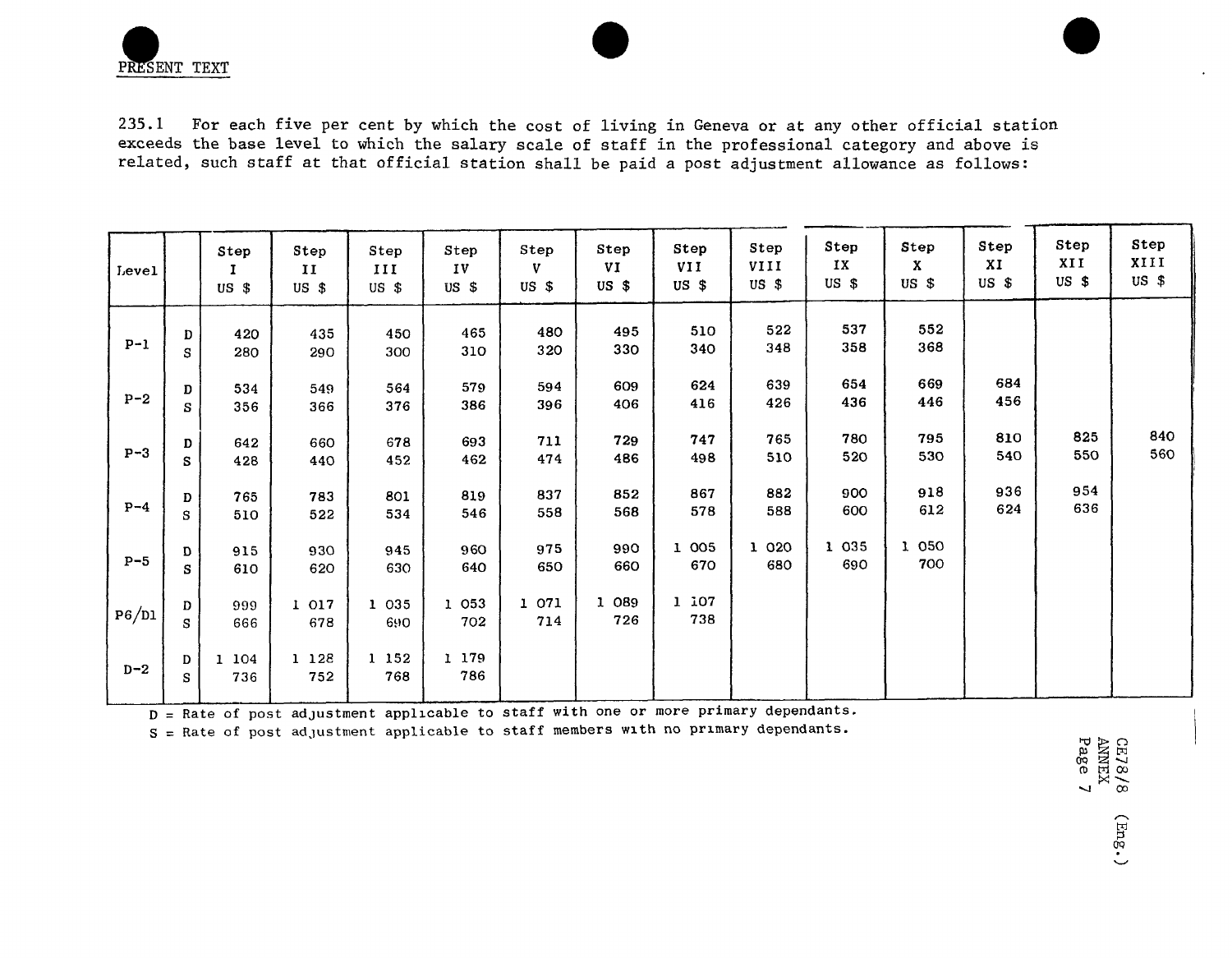### NEW TEXT

Additions:

235.1 For each five per cent, by which the cost of living at any official duty station exceeds the base level to which the salary scale of staff in the professional category and above is related, such staff at that official station shall be paid a post adjustment as follows:

| Level   |   |             |              |         |         |         |         | <b>STEPS</b> |       |         |             |         |         |                     |
|---------|---|-------------|--------------|---------|---------|---------|---------|--------------|-------|---------|-------------|---------|---------|---------------------|
|         |   | $\mathbf I$ | $\mathbf{I}$ | III     | IV      | V       | VI      | VII          | VIII  | IX      | $\mathbf X$ | XI      | XII     | XIII                |
| $P-1$ D |   | 531         | 549          | 567     | 585     | 603     | 621     | 640          | 656   | 673     | 690         |         |         |                     |
|         | S | 499         | 516          | 533     | 550     | 567     | 583     | 600          | 615   | 631     | 646         |         |         |                     |
| $P-2$ D |   | 667         | 687          | 705     | 724     | 743     | 762     | 781          | 799   | 818     | 837         | 855     |         |                     |
|         | s | 626         | 643          | 660     | 677     | 695     | 712     | 729          | 746   | 763     | 780         | 797     |         |                     |
| $P-3$ D |   | 803         | 826          | 847     | 867     | 889     | 911     | 934          | 956   | 975     | 993         | 1 0 1 2 | 1 0 3 0 | 1 0 5 0             |
|         | s | 749         | 770          | 789     | 807     | 827     | 847     | 868          | 888   | 905     | 921         | 939     | 955     | 973                 |
| $P-4$ D |   | 957         | 979          | 1 001   | 1 0 2 2 | 1 046   | 1 065   | 1 084        | 1 103 | 1 1 2 3 | 1 147       | 1 170   | 1 192   |                     |
|         | s | 889         | 909          | 929     | 948     | 969     | 986     | 1 003        | 1 020 | 1 0 38  | 1 0 5 9     | 1 080   | 1 100   |                     |
| $P-5$ D |   | 1 144       | 1 163        | 1 181   | 1 199   | 1219    | 1 2 3 6 | 1 2 5 6      | 1 275 | 1 294   | 1 3 1 2     |         |         |                     |
|         | s | 1 0 5 7     | 1 0 7 4      | 1 090   | 1 106   | 1 1 2 4 | 1 138   | 1 1 5 6      | 1 173 | 1 189   | 1 206       |         |         |                     |
| P6/D1 D |   | 1 249       | 1 2 7 2      | 1 2 9 4 | 1 3 1 7 | 1 3 3 9 | 1 362   | 1 384        |       |         |             |         |         |                     |
|         | s | 1 150       | 1 171        | 1 190   | 1 2 1 0 | 1 2 2 9 | 1 249   | 1 269        |       |         |             |         |         |                     |
| $D-2$ D |   | 1 384       | 1 4 1 4      | 1 444   | 1 474   |         |         |              |       |         |             |         |         |                     |
|         | s | 1 269       | 1 2 9 5      | 1 3 2 2 | 1 348   |         |         |              |       |         |             |         |         | $_{\rm 2g}$<br>CE7. |

D - Rate applicable to staff members with a dependent spouse or dependent child.<br>
S - Rate applicable to staff members with no dependent spouse or dependent child.<br>  $\bullet$ S - Rate applicable to staff members with no dependent spouse or dependent child.

 $288$ co oo

 $\bullet$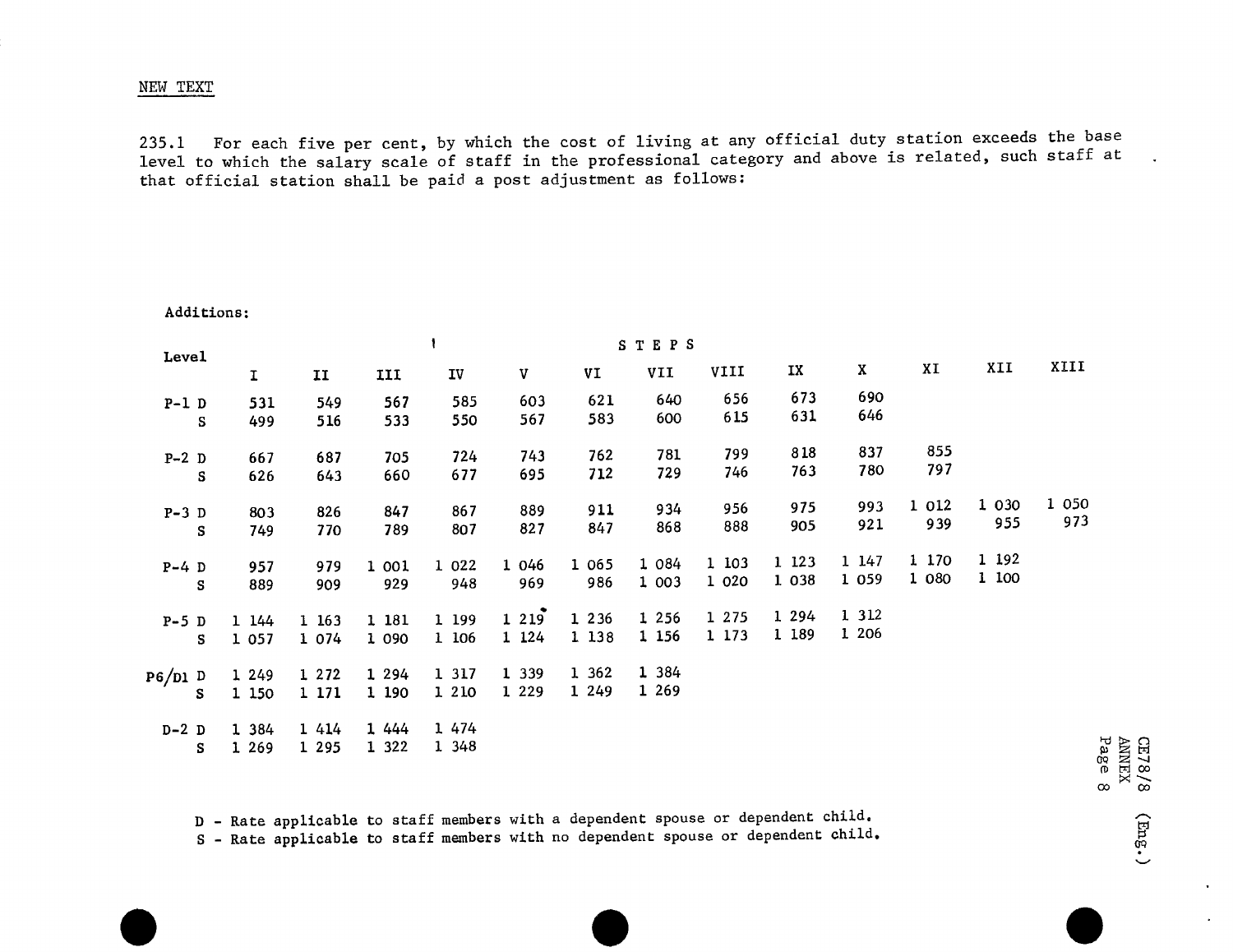

D*e*ductions:

Insert new Staff Rule.

235.2 For each five per cent by which the cost of living at any official duty station is lower than the base level to which the salary scale of staff in the professional category and above is related, salaries of staff at that official station shall be subject to a deduction as follows:

| Level       |         |         |         |         |         |         | STEPS   |         |         |         |       |         |      |
|-------------|---------|---------|---------|---------|---------|---------|---------|---------|---------|---------|-------|---------|------|
|             | I       | II      | III     | IV      | V       | VI      | VII     | VIII    | IX      | X       | XI    | XII     | XIII |
| $P-1$ D     | 477     | 493     | 510     | 527     | 543     | 560     | 577     | 593     | 610     | 626     |       |         |      |
| S           | 449     | 464     | 480     | 495     | 511     | 526     | 541     | 556     | 571     | 586     |       |         |      |
| $P-2$ D     | 604     | 622     | 639     | 656     | 674     | 691     | 708     | 725     | 743     | 760     | 777   |         |      |
| S           | 566     | 582     | 598     | 614     | 630     | 645     | 661     | 677     | 693     | 708     | 724   |         |      |
| $P-3$ D     | 728     | 748     | 769     | 789     | 809     | 830     | 850     | 870     | 889     | 908     | 926   | 945     | 963  |
| s           | 679     | 698     | 717     | 735     | 753     | 772     | 790     | 808     | 825     | 842     | 859   | 876     | 892  |
| $P-4$ D     | 870     | 892     | 914     | 937     | 959     | 980     | 1 002   | 1 023   | 1 045   | 1 0 6 7 | 1 089 | 1 110   |      |
| S           | 808     | 828     | 848     | 869     | 888     | 907     | 927     | 946     | 966     | 986     | 1 005 | 1 0 2 4 |      |
| $P-5$ D     | 1 0 5 2 | 1 0 7 6 | 1 099   | 1 121   | 1144    | 1 166   | 1 188   | 1 210   | 1 2 3 2 | 1 2 5 4 |       |         |      |
| s           | 972     | 993     | 1 0 1 4 | 1 0 3 4 | 1 0 5 4 | 1 0 7 4 | 1 093   | 1 1 1 3 | 1 133   | 1 1 5 2 |       |         |      |
| $P-6/D-1$ D | 1 170   | 1 198   | 1 2 2 7 | 1 2 5 6 | 1 284   | 1 312   | 1 3 3 8 |         |         |         |       |         |      |
| s           | 1 077   | 1 103   | 1 1 28  | 1 154   | 1 179   | 1 203   | 1 2 2 7 |         |         |         |       |         |      |
| $D-2$ D     | 1 342   | 1 371   | 1 400   | 1 430   |         |         |         |         |         |         |       |         |      |
| s           | 1 2 3 0 | 1 2 5 6 | 1 282   | 1 307   |         |         |         |         |         |         |       |         |      |

D - Rate applicable to staff members with a dependent spouse or dependent child<br>D - Rate applicable to staff members with no dependent spouse or dependent child<br>S - Rate applicable to staff members with no dependent spouse S - Rate applicable to staff members with no dependent spouse or dependent child.

 $(\text{m}\text{g.})$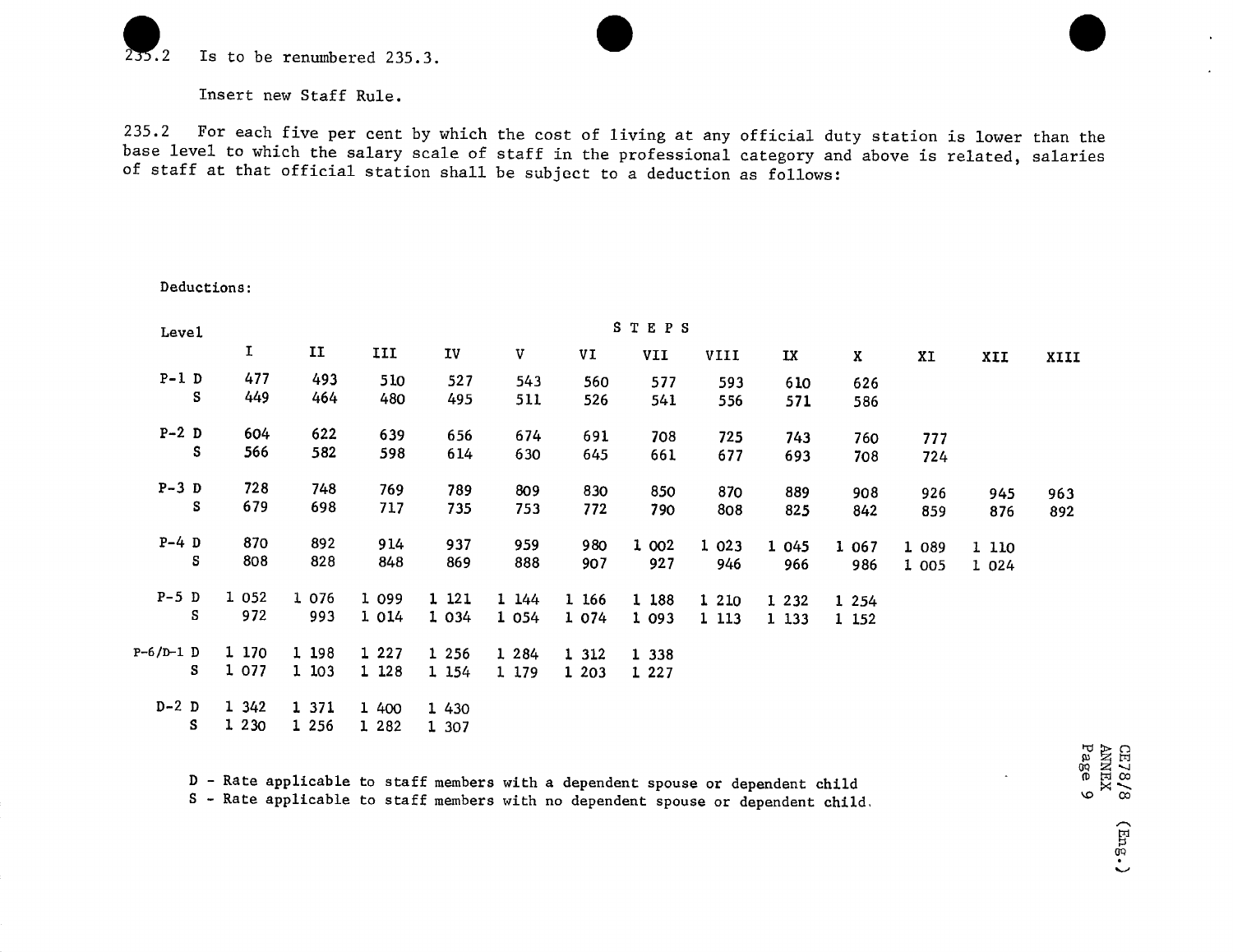# Staff Rule New Text Present Text New Text New Text

### \_50 DEPENDENTS'ALLOWANCE DEPENDENTS'ALLOWANCES

A full-time staff member of professional grade or above, A staff member of professional grade or above, except<br>except those appointed under Rules 1120 and 1130, one appointed under Rules 1120 and 1130, having depen having dependents as defined in Rule 210.3, shall be ents as defined in Rule 210.3, sha<br>entitled to dependents' allowances as follows:<br>dependents' allowances as follows: entitled to dependents' allowances as follows:

- (a) US\$ 400 per annum for a spouse;<br>(b) US\$ 450 per annum for a child; (a) US\$ 450
- 
- (c) US\$ 200 per annum for a parent, or a brother or sister:

provided that a staff member having an entitlement (b) US\$ 300 per annum for a sister;<br>under (a) or (b) may not claim under (c) and provided (b) or a sister; under (a) or (b) may not claim under (c) and provided further that an allowance payable under  $(b)$  shall be sources by way of social security payments by reason of such child.

55.1 An internationally recruited staff member shall be An internationally recruited staff member shall be<br>entitled in respect of each child for whom an entitle- entitled to an education grant in respect of each entitled in respect of each child for whom an entitle-<br>ment exists under Staff Rule 250 (b) to an education dependent child as defined under Staff Rule 210.3(b), ment exists under Staff Rule 250 (b) to an education grant fixed in US dollars for:

> (a) Full-time attendance at an educational institu- child per year and shall be made according to the country or area of duty station. The following scale: tion outside the country or area of duty station, when the amount of the grant shall be:

one appointed under Rules 1120 and 1130, having depend-<br>ents as defined in Rule 210.3, shall be entitled to

- 
- (a) US\$ 450 per annum for a child, except that in<br>cases where there is no dependent spouse, the first dependent child is not entitled to an allowance;<br>(b) US\$ 300 per annum for a parent, or a brother
- 

reduced by the amount of any benefit paid from public provided that a staff member having a dependent spouse<br>sources by way of social security payments by reason or dependent child may not claim under (b) and provided further that an allowance payable under (a) shall be reduced by the amount of any benefit paid from public sources by way of social security payments by reason of such child.

> except as indicated in Staff Rule 255.2. Total payments made under this rule may not exceed US\$ 2250 per<br>child per year and shall be made according to the

|                                                                                                                                                                | Education costs                                            | Reimbursement                                                                                                |
|----------------------------------------------------------------------------------------------------------------------------------------------------------------|------------------------------------------------------------|--------------------------------------------------------------------------------------------------------------|
| (i) where the institution provides board for the<br>student, 75 per cent of the cost of attendance<br>and board up to a maximum grant of US\$ 1,500<br>a year; | up to first US\$ 2000<br>next US\$ 1000<br>next $US$$ 1000 | $\begin{array}{c} \mathrm{CE}78/8\\ \mathrm{ANNEX}\\ \mathrm{Page}\quad 10 \end{array}$<br>75%<br>50%<br>25% |

[-\_ mr*}*  $\checkmark$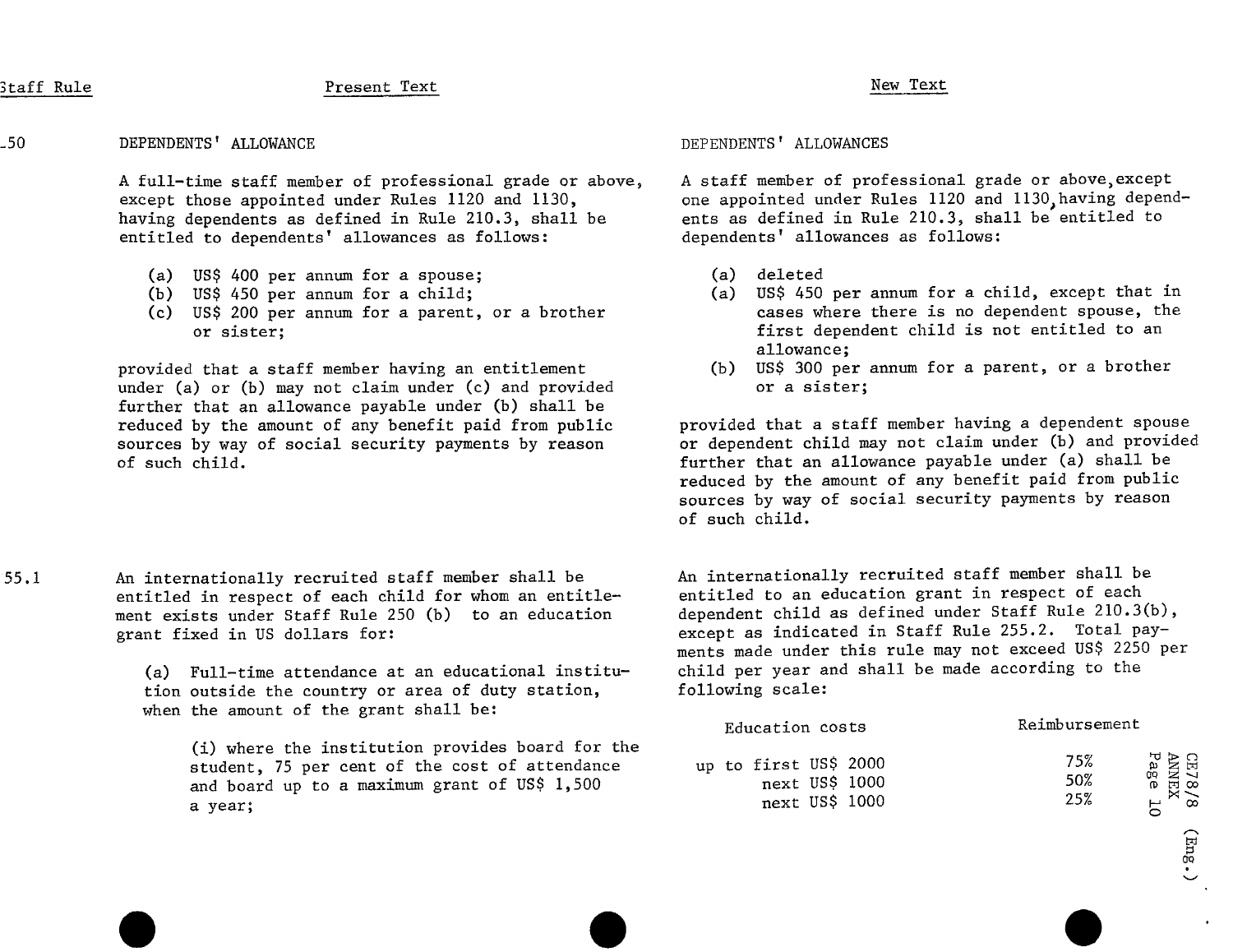255.1 (ii) where the institution does not provide This grant is payable for:<br>Coant ) (cont.) board, USS 650 plus 75 per cent of the cost of attendance up to a maximum grant of US\$ 1,500 (a) the cost of full-time attendance only at an a year.

> (b) Full-time attendance at an educational institu-<br>tion in the country or area of the duty station, tion in the country or area of the duty station,  $\qquad$  (b) the cost of full-time attendance at an educa-<br>when the amount of the grant shall be equal to 75 tional institution outside the country or area of when the amount of the grant shall be equal to 75 tional institution outside the country or area of<br>per cent of the cost of attendance, up to a maximum the duty station, including the cost of board if per cent of the cost of attendance, up to a maximum the duty station, including the cost of board if<br>of US\$ 1,500 a year.

> (c) Recognized correspondence courses, when the Director considers that such courses are either a<br>substitute for full-time attendance referred to in substitute for full-time attendance referred to in (c) recognized correspondence courses, when the<br>255.1 (b) or to supplement such full-time attendance birector considers that such courses are either 255.1 (b) or to supplement such full-time attendance birector considers that such courses are either<br>where the curriculum does not include a course a substitute for full-time attendance referred where the curriculum does not include a course a substitute for full-time attendance referred to<br>necessary for subsequent education, or as required in Staff Rule 255.1(a) or to supplement such full necessary for subsequent education, or as required in Staff Rule 255.1(a) or to supplement such full-<br>for handicapped children. Time attendance where the curriculum does not incl

(d) Private tuition given by a qualified teacher: required for handicapped children;

- 
- (ii) to supplement correspondence courses; or (i) in respect of handicapped children; or

(iii) for special coaching required in a subject (ii) to supplement correspondence courses; or taught by the school or in an additional subject<br>required for subsequent education.

Total payments made under this rule may not exceed USS 1,500 a year.

educational institution in the country or area of the duty station (see also Staff Rule 255.1(e));

provided by the institution. Where board is not provided by the institution a flat amount of<br>US\$ 750 per year is paid in lieu;

time attendance where the curriculum does not includ a course necessary for subsequent education, or as

- (i) in respect of handicapped children; or (d) private tuition given by a qualified teacher;
	-
	-

(iii) for special coaching required in a subject taught by the school or in an additional subject<br>required for subsequent education.

(e) board in exceptional cases for attendance at an educational institution in the country of the duty station, but beyond commuting distance from the duty station, when no suitable education facilities exist in the area of the duty station;

> F\_ 0Q Z-\_ · F\_ CO \_-**"** Co

> > 0P V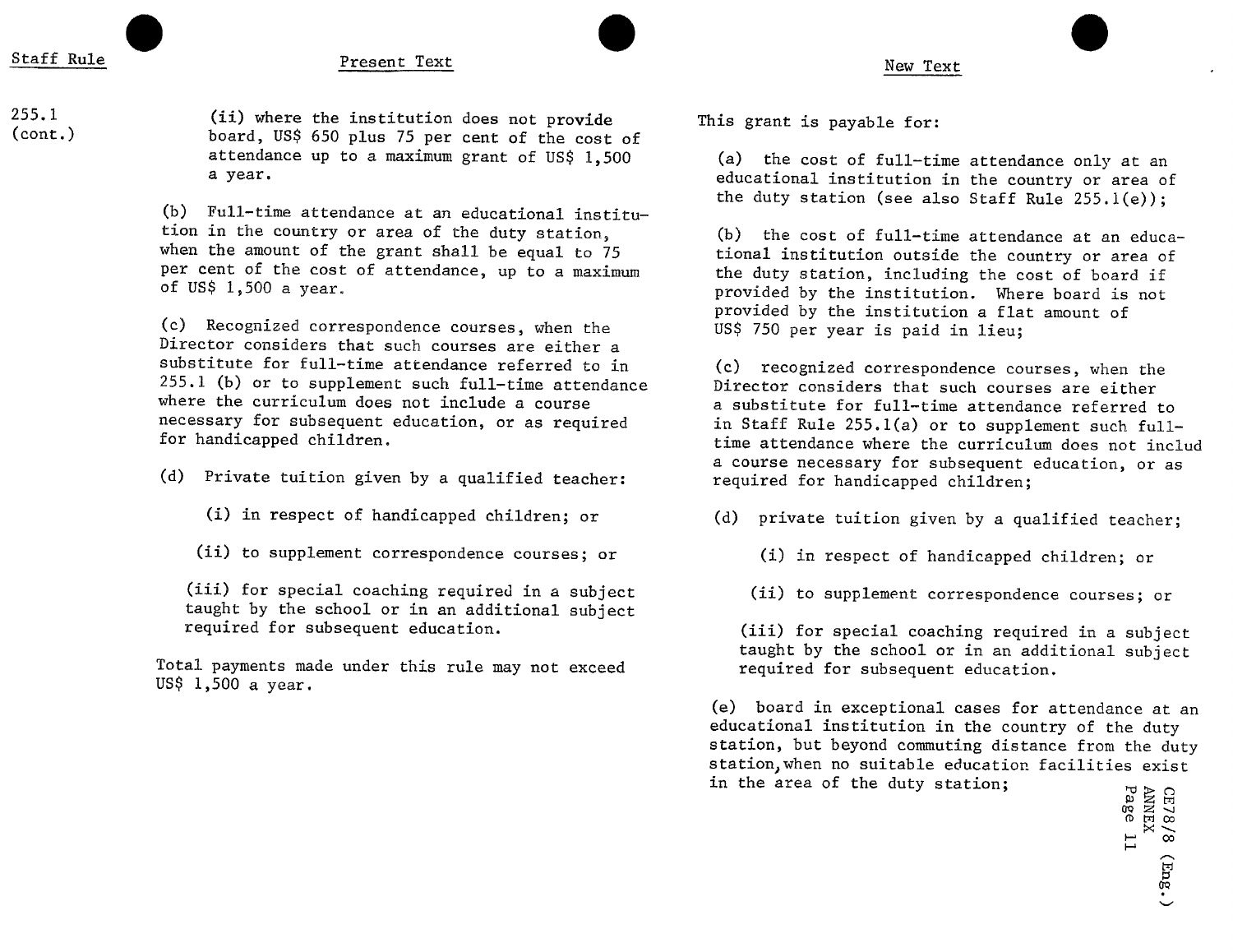| Staff Rule                | Present Text                                                                                                                                                                                                                                                                                                                                                                                                                                                  | New Text                                                                                                                                                                                                                                                                                                                                                                                                                    |
|---------------------------|---------------------------------------------------------------------------------------------------------------------------------------------------------------------------------------------------------------------------------------------------------------------------------------------------------------------------------------------------------------------------------------------------------------------------------------------------------------|-----------------------------------------------------------------------------------------------------------------------------------------------------------------------------------------------------------------------------------------------------------------------------------------------------------------------------------------------------------------------------------------------------------------------------|
| 255.1<br>$_{\rm (cont.)}$ |                                                                                                                                                                                                                                                                                                                                                                                                                                                               | (f) tuition for teaching the mother tongue to a<br>dependent child attending a local school in which<br>the instruction is given in a language other than<br>the child's own, when the staff member is serving<br>at a duty station in a country whose language is<br>different from his own and where satisfactory<br>school facilities for learning that language are<br>not available.                                   |
| 255.2                     | The education grant shall not be paid for:                                                                                                                                                                                                                                                                                                                                                                                                                    | The education grant shall not be paid for:                                                                                                                                                                                                                                                                                                                                                                                  |
|                           | (a) periods during which the staff member is<br>assigned to the country of his place of residence<br>(see Rule $360$ );                                                                                                                                                                                                                                                                                                                                       | (a) periods during which the staff member is<br>assigned to the country of his place of residence<br>as determined by Staff Rule 360;                                                                                                                                                                                                                                                                                       |
|                           | (b) attendance at a kindergarten or nursery school;                                                                                                                                                                                                                                                                                                                                                                                                           | (b) attendance at a kindergarten or nursery school<br>at the pre-primary level;                                                                                                                                                                                                                                                                                                                                             |
|                           | (c) attendance at state-operated school in the<br>country or area of the duty station;                                                                                                                                                                                                                                                                                                                                                                        | (c) attendance at state-operated schools in the<br>country or area of the duty station;                                                                                                                                                                                                                                                                                                                                     |
|                           | (d) attendance at a university situated in the<br>country or area of the duty station;<br>(e) vocational training or apprenticeships which                                                                                                                                                                                                                                                                                                                    | (d) attendance at a university or educational<br>institution of university level situated in the<br>country or area of the duty station;                                                                                                                                                                                                                                                                                    |
|                           | either did not involve full-time schooling or in<br>which the child received some payment for services<br>rendered.                                                                                                                                                                                                                                                                                                                                           | (e) vocational training or apprenticeships which<br>either did not involve full-time schooling or in<br>which the child receives some payment for services<br>rendered.                                                                                                                                                                                                                                                     |
| 255.3                     | "Cost of attendance" is defined as the cost of enrollment,<br>registration, prescribed textbooks, courses, exami-<br>nations and diplomas, but not school uniforms or<br>optional charges. It may include the cost of midday<br>meals and the cost of daily group transportation when<br>these are provided by the school and the cost included<br>in the billing for the child's education. Boarding<br>fees may be included only as provided for under Rule | "Cost of attendance" is defined as the cost of enroll-<br>ment, registration, prescribed textbooks, courses,<br>examinations and diplomas, but no school uniforms<br>or optional charges. It may include the cost of<br>midday meals and the cost of daily group transpor-<br>tation when these are provided by the school and<br>the cost is included in the billing for the<br>child's education.<br>CE78<br>ANNE<br>Page |

 $\sim$   $\times$  $\sim$ 

or*}*

 $\hat{\boldsymbol{\beta}}$  $\ddot{\phantom{0}}$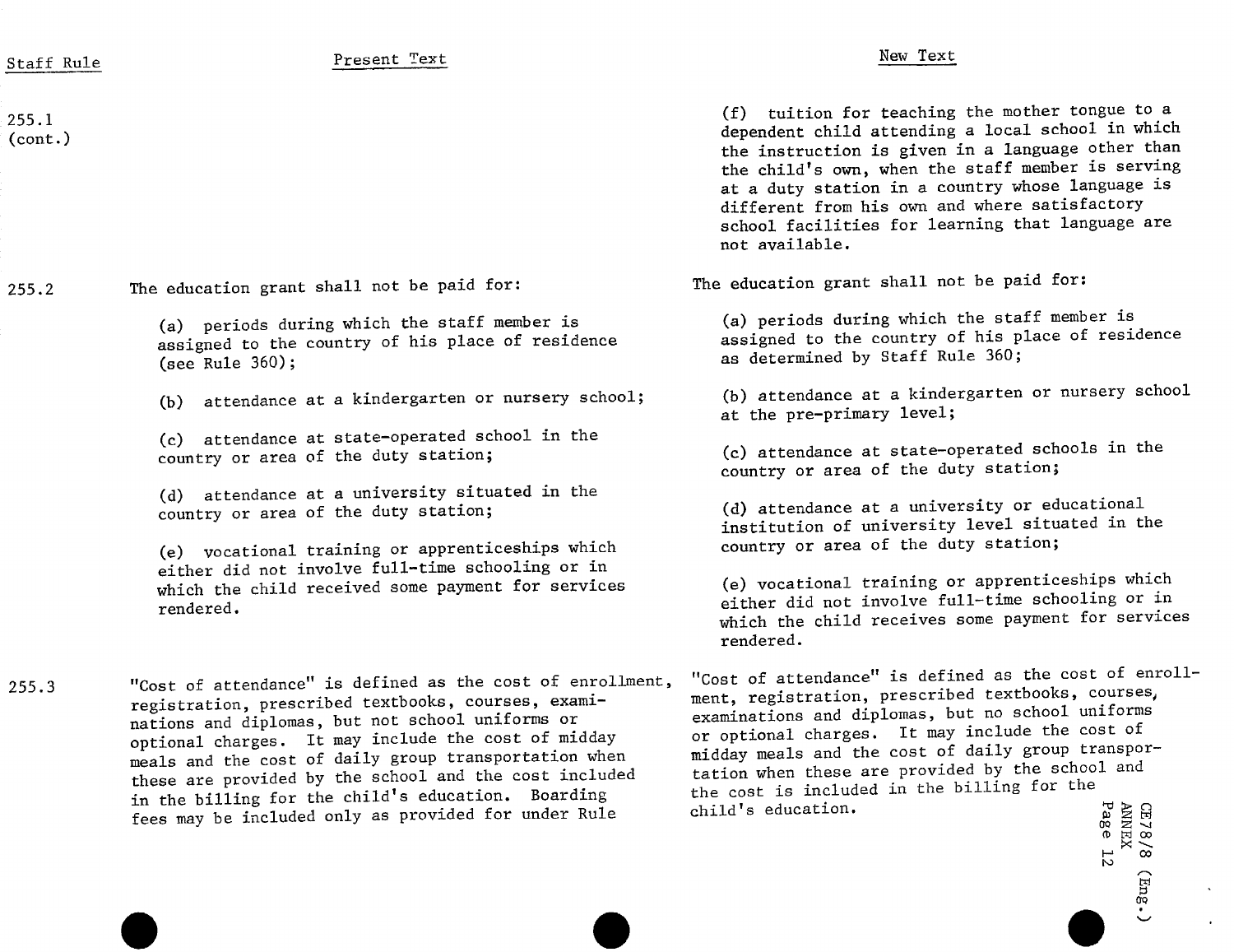# Staff Rule New Text New Text New Text New Text New Text New Text

255.3 255.1(a) and exceptionally for attendance at an educa-<br>(cont.) tional institution (up to and including secondary leve tional institution (up to and including secondary level) in the country of the duty station, but beyond commuting distance from the duty station when no suitable education facilities exist in the area of the duty station.

255.4 "Full-time attendance" referred to in Rule 255.1 above "Full-time attendance" referred to in Staff Rule 255.1 is defined as not less than two-thirds of the scholastic (a) is defined as not less than two-thirds of the<br>year. The grant shall be proportionately reduced if in scholastic year. Provided the student continues year. The grant shall be proportionately reduced if in scholastic year. Provided the student continues in<br>any scholastic year the staff member's period of employ- full-time attendance at an educational institution any scholastic year the staff member's period of employ- full-time attendance at an educational institution, ment with the Bureau or the attendance of the student the grant shall be paid up to the end of the scholastic<br>at the educational institution is less than two-thirds. The vear in which he reaches the age of twenty-one. The at the educational institution is less than two-thirds. year in which he reaches the age of twenty-one. The<br>Provided the student continues in full-time attendance grant shall be proportionately reduced if in any at an educational institution, the grant shall be paid scholastic year the staff member's period of employer to the staff member's period of the up to the end of the staff member's period of the up to the staff member of t up to the end of that scholastic year in which he reaches the age of  $21$ .

grant shall be proportionately reduced if in any<br>scholastic year the staff member's period of employstudent at the educational institution is less than two-thirds.

 $\begin{array}{l} \mathrm{CE}78/8\\ \mathrm{AMWEX}\\ \mathrm{Page}\quad 13 \end{array}$  $(Emg.)$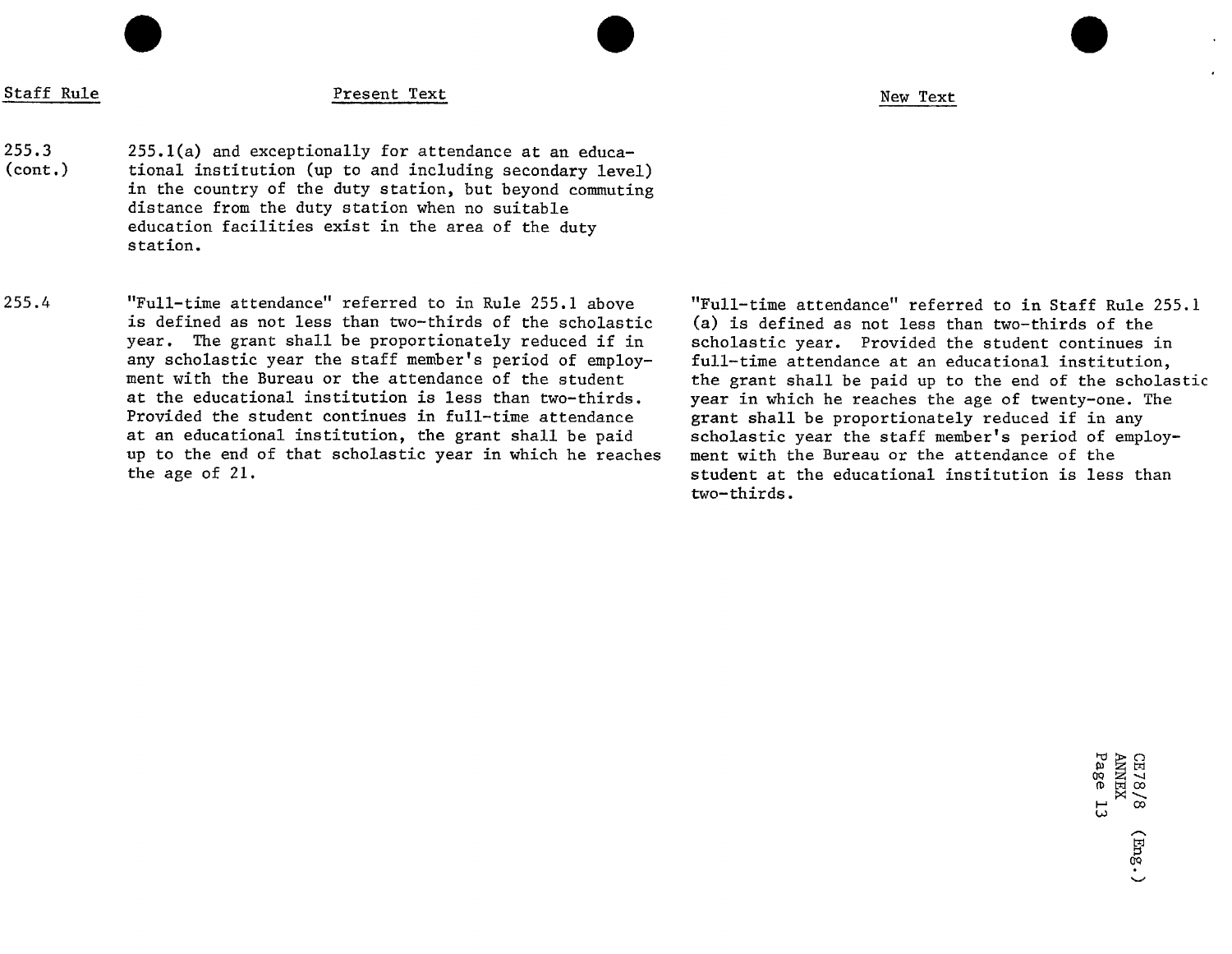### PRESENT TEXT

### 270 REPATRIATION GRANT

A staff member who, on leaving the service of the Bureau, other than by dismissal for serious misconduct, has performed at least one year of continous service outside the country of his place of residence shall be entitled to a repatriation grant subject to the following conditions:

270.1 The grant shall be computed in accordance with the following schedule:

|                 |                                       | Weeks of Salary |
|-----------------|---------------------------------------|-----------------|
| Years           | Without spouse or With spouse and/or  |                 |
| of service      | dependent children dependent children |                 |
| Not less than 1 | 2                                     |                 |
|                 | 4                                     | 8               |
|                 | 5                                     | 10              |
| 4               | 6                                     | 12              |
| 5               |                                       | 14              |
| 6               | 8                                     | 16              |
|                 | 9                                     | 18              |
| 8               | 10                                    | 20              |
| 9               | 11                                    | 22              |
| 10              | 12                                    | 24              |
| 11              | 13                                    | 26              |
| 12<br>or more   | 14                                    | 28              |
|                 |                                       |                 |

ក្ក  $\, \circ \,$  in  $\, \infty$ t'rl **O**\_

 $\Lambda$ 

 $\bullet$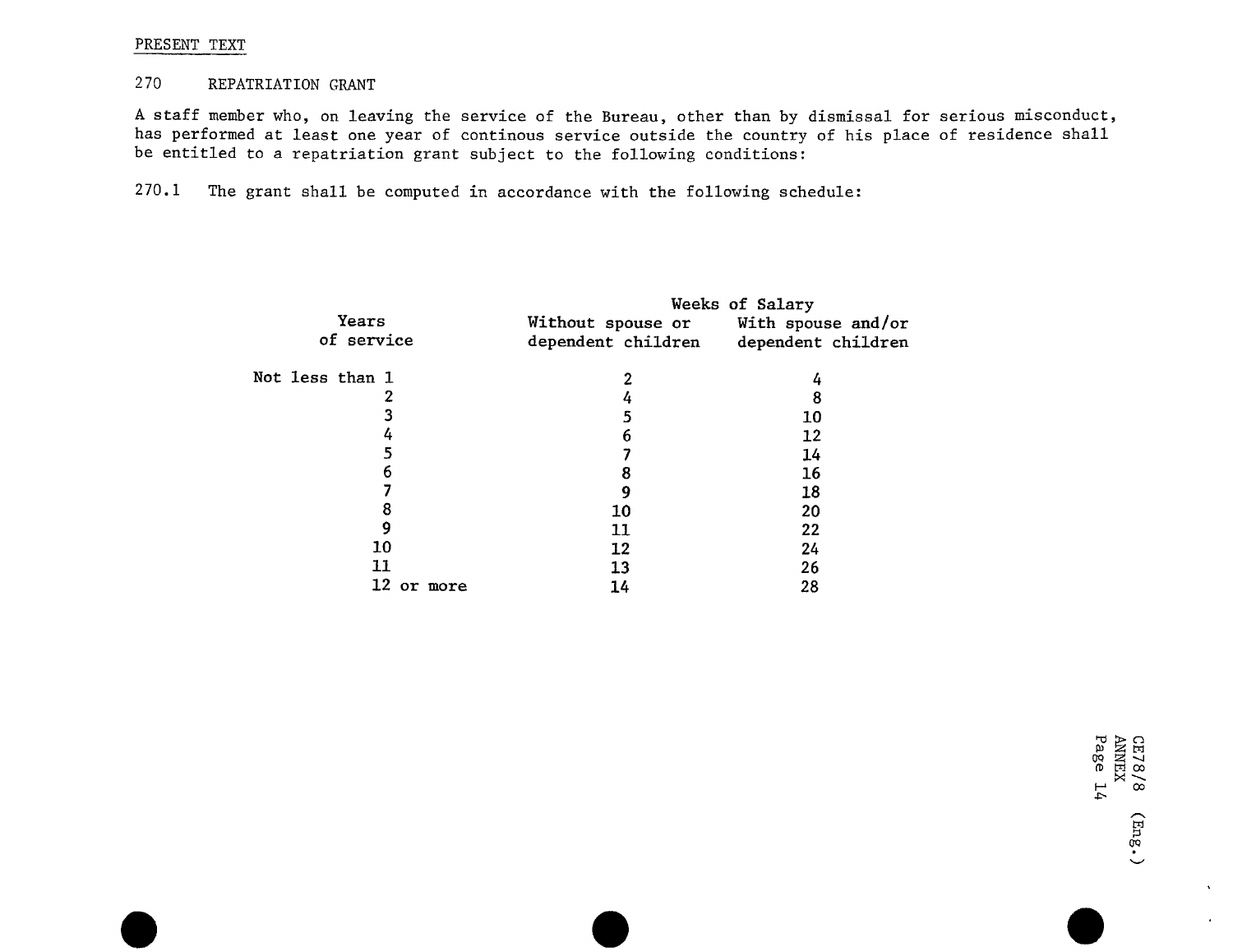

# 270 REPATRIATION GRANT

A staff member who, on leaving the service of the Bureau, other than by dismissal for serious misconduct, has performed at least one year of continuous service outside the country of his place of residence, shall be entitled to a repatriation grant subject to the following conditions:

270.1 The grant shall be computed in accordance with the following schedules and Rule 280.2:

# (a) For staff members of the Professional and higher categories:

|                               | Weeks of salary                         |                                          |  |
|-------------------------------|-----------------------------------------|------------------------------------------|--|
| Years of<br>service           | Without spouse or<br>dependent children | With spouse and/or<br>dependent children |  |
| not less than<br>$\mathbf{I}$ | 3                                       | 4                                        |  |
| 2                             | 5                                       | 8                                        |  |
| 3                             | 6                                       | 10                                       |  |
| 4                             |                                         | 12                                       |  |
| 5                             | 8                                       | 14                                       |  |
| 6                             | 9                                       | 16                                       |  |
| 7                             | 10                                      | 18                                       |  |
| 8                             | 11                                      | 20                                       |  |
| 9                             | 13                                      | 22                                       |  |
| 10                            | 14                                      | 24                                       |  |
| 11                            | 15                                      | 26                                       |  |
| 12 or more                    | 16                                      | 28                                       |  |

# (b) For staff members of the General Service category:

| Years of<br>service  |            | Without spouse or<br>dependent children | With spouse and/or<br>dependent children |                        |
|----------------------|------------|-----------------------------------------|------------------------------------------|------------------------|
| not less than<br>- 1 |            |                                         | 4                                        |                        |
|                      |            |                                         |                                          |                        |
|                      |            |                                         | 10                                       |                        |
|                      |            |                                         | 12                                       |                        |
|                      |            |                                         | 14                                       |                        |
|                      |            |                                         | 16                                       | Page<br>CE78/<br>ANNEX |
|                      |            |                                         | 18                                       | $\infty$               |
|                      |            | 10                                      | 20                                       | 55                     |
|                      |            | 11                                      | 22                                       |                        |
| 10                   |            | 12                                      | 24                                       | (Eng                   |
| 11                   |            | 13                                      | 26                                       |                        |
|                      | 12 or more | 14                                      | 28                                       |                        |
|                      |            | (no change from present schedule)       |                                          |                        |

Weeks of salary

 $\bullet$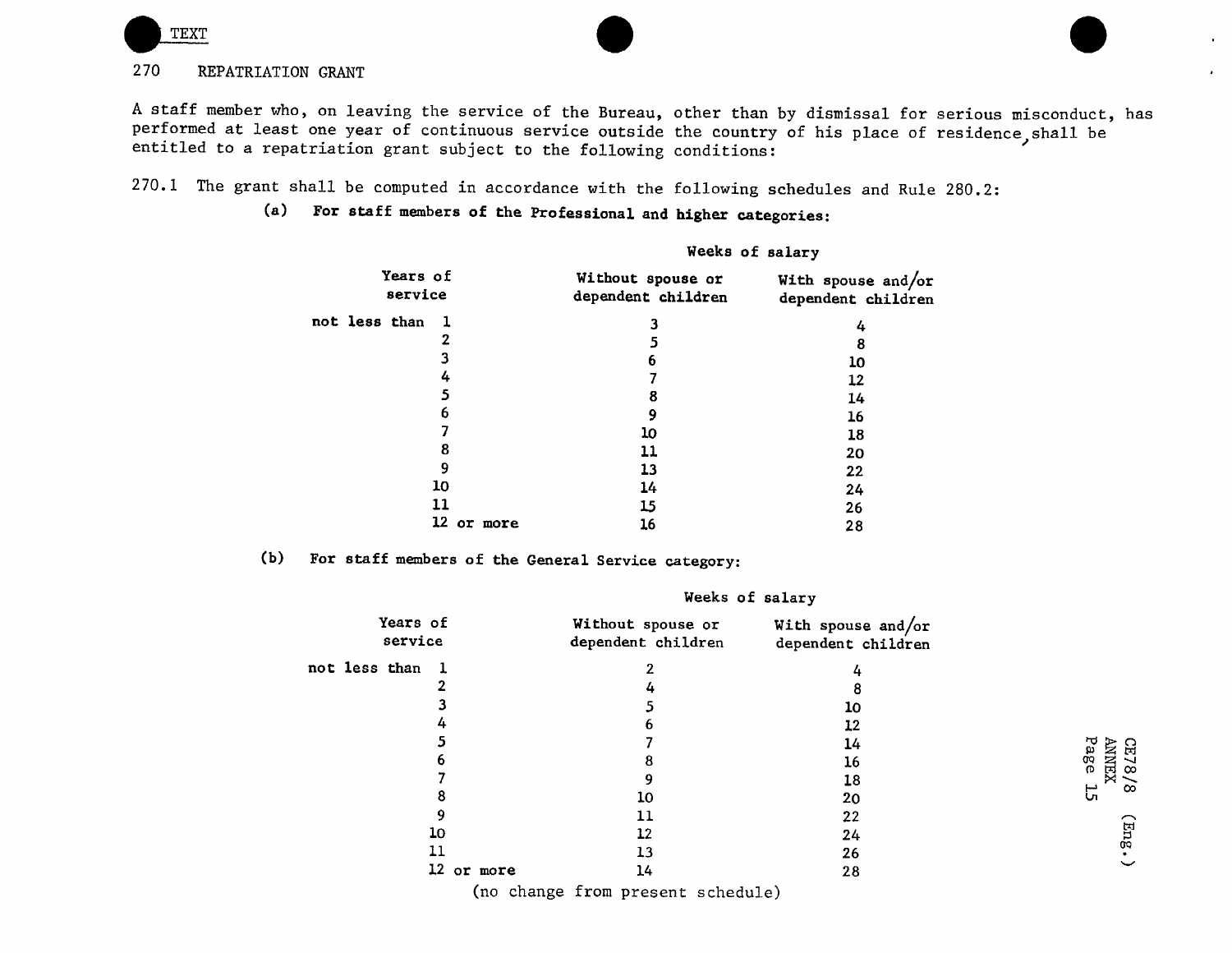| Staff Rule | Present Text                                                                                                                                                                                         | New Text                                                                                                                                                                                                                                                                                                                                                                                                                                                                          |
|------------|------------------------------------------------------------------------------------------------------------------------------------------------------------------------------------------------------|-----------------------------------------------------------------------------------------------------------------------------------------------------------------------------------------------------------------------------------------------------------------------------------------------------------------------------------------------------------------------------------------------------------------------------------------------------------------------------------|
| 275        | (New Staff Rule)                                                                                                                                                                                     | END-OF-SERVICE GRANT                                                                                                                                                                                                                                                                                                                                                                                                                                                              |
|            |                                                                                                                                                                                                      | A staff member holding a fixed-term appointment whose<br>appointment is not renewed after he has completed<br>ten years of continuous service shall be entitled to<br>a grant based on his years of service unless he has<br>either received and declined an offer of renewal<br>of his appointment or has reached 60 years of age.<br>The amount of the grant shall be fixed according to<br>the schedule in Rule 950.4 for termination of temporary<br>fixed-term appointments. |
| 280.2      | Terminal payments shall be computed as follows:                                                                                                                                                      | Terminal payments shall be computed as follows:                                                                                                                                                                                                                                                                                                                                                                                                                                   |
|            | (a) Payment in lieu of notice shall be in the same<br>amount as if the staff member had remained in duty                                                                                             | (a) No change                                                                                                                                                                                                                                                                                                                                                                                                                                                                     |
|            | status;                                                                                                                                                                                              | (b) For computations of end-of-service grant, grant<br>in case of death, indemnities and repatriation grant:                                                                                                                                                                                                                                                                                                                                                                      |
|            | (b) Indemnities, payment for accumulated annual leave,<br>and repatriation grant shall be computed on salary as<br>defined in Rule 210.1 plus any non-residence allowance;                           | (i) "Monthly salary" means 1/12 of the annual<br>pensionable remuneration less staff<br>assessment;                                                                                                                                                                                                                                                                                                                                                                               |
|            | (c) Payment for accumulated annual leave shall be at<br>the rate of 1/260 of the annual salary for each day;                                                                                         | (ii) "Weekly salary" means 1/52 of the annual                                                                                                                                                                                                                                                                                                                                                                                                                                     |
|            | (d) Terminal payments shall be computed at the salary<br>to which the staff member is entitled on the date of                                                                                        | pensionable remuneration less staff<br>assessment;                                                                                                                                                                                                                                                                                                                                                                                                                                |
|            | termination;                                                                                                                                                                                         | (iii) "Daily salary" means 1/30 of the monthly<br>salary as calculated in (i) above.                                                                                                                                                                                                                                                                                                                                                                                              |
|            | (e) Payment of the repatriation grant, the grant in<br>case of death and of any termination indemnity under<br>Staff Rule 950.4 shall be made pro rata to the nearest<br>completed month of service. | (c) Payment for each day of accumulated annual leave<br>shall be at the rate of 1/260 of the annual pensionable<br>remuneration less staff assessment.                                                                                                                                                                                                                                                                                                                            |
|            |                                                                                                                                                                                                      | ANNEX<br>Page 1<br>GE78/8<br>55                                                                                                                                                                                                                                                                                                                                                                                                                                                   |
|            |                                                                                                                                                                                                      | (mg.                                                                                                                                                                                                                                                                                                                                                                                                                                                                              |

 $\mathbf{v}$  $\hat{\mathbf{r}}$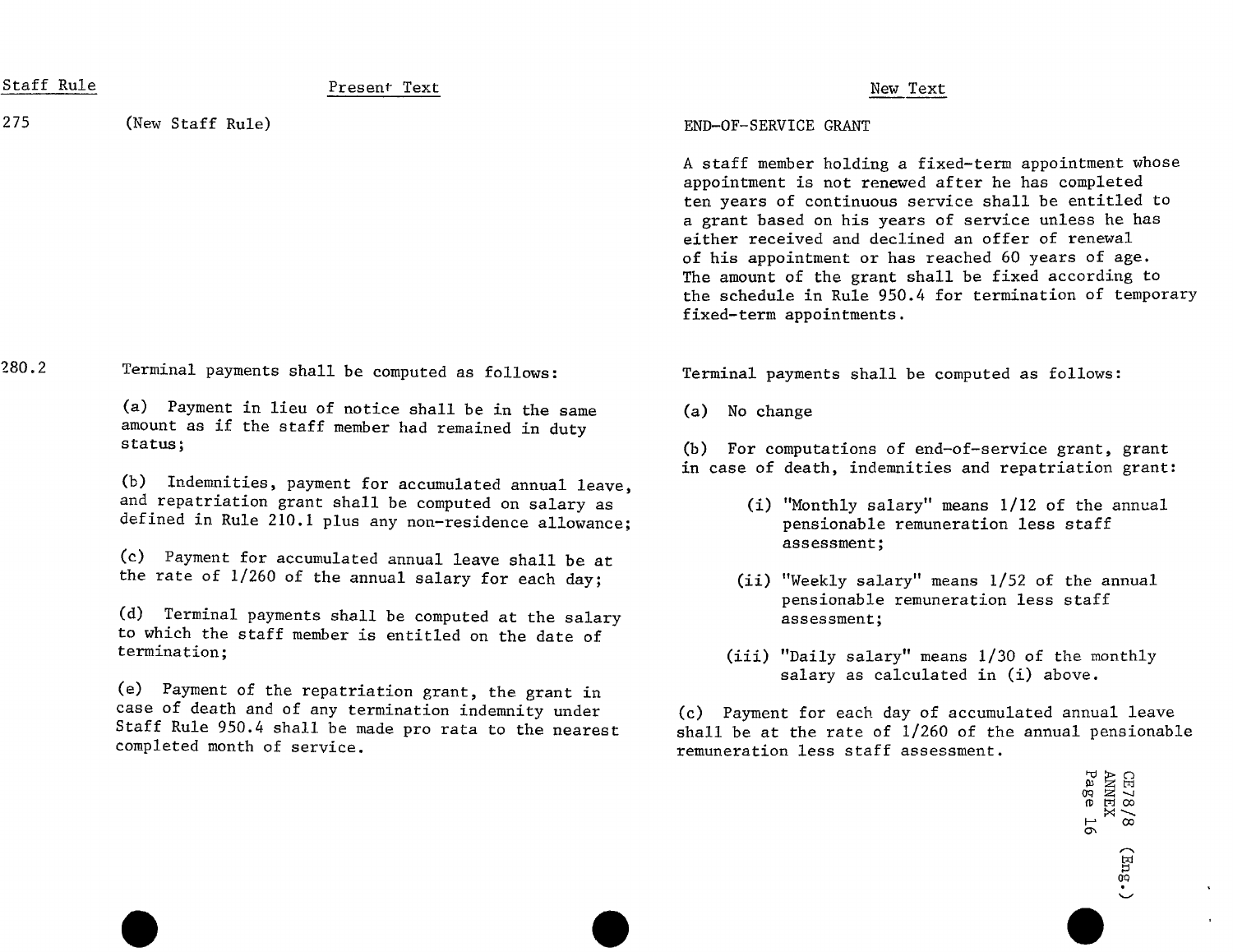Staff Rule New Text New Text New Text New Text

(d) For purposes of this rule, the non-resident and language allowances shall not be subject to staff assessment·

(e) Terminal payments shall be computed at the salary rate to which the staff member is entitled on the date of termination.

(f) Payment of the repatriation grant, the grant in case of death (the end-of-service grant), and of any termination indemnity under Staff Rule 950.4 shall be made pro rata to the nearest completed month of service.

Pension Fund and for health insurance;

(b) For indebtedness to the Bureau; (b) for minus post adjustments under Staff Rule 235.2;

(d) appropriate charges for staff members officially (d) As otherwise authorized by the staff member and provided with lodging at no cost or nominal rent;

> (e) as otherwise authorized by the staff member and agreed by the Bureau.

280.5 Salaries are subject only to the following deductions: Salaries are subject only to the following deductions:

(a) For the staff member's contributions to the Staff (a) for the staff member's contributions to the Staff<br>Pension Fund and for health insurance:<br>Pension Fund and for health insurance:

(c) Appropriate charges for staff members officially (c) for indebtedness to the Bureau; provided with lodging at no cost or nominal rent;

agreed by the Bureau.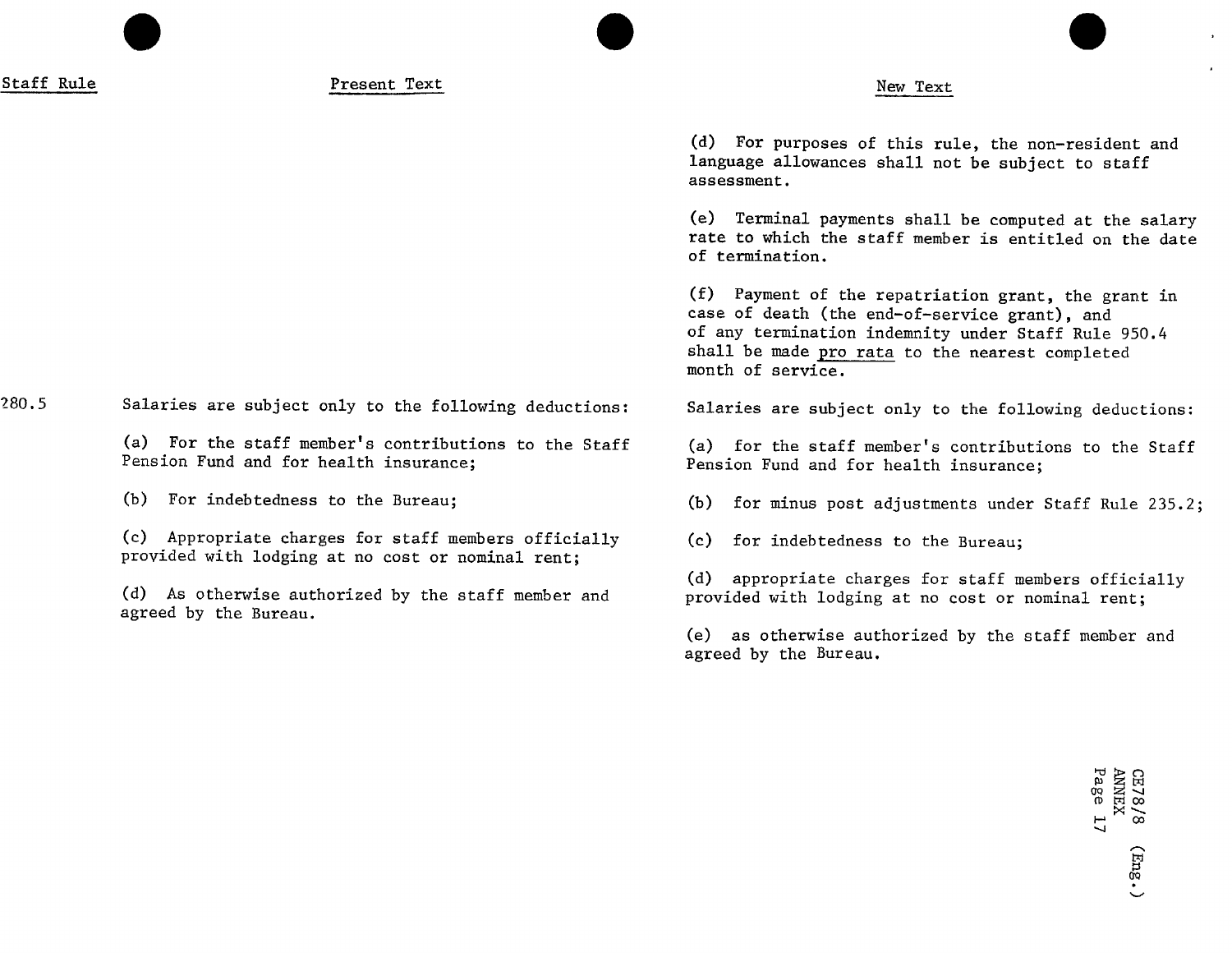# Staff Rule New Text Present Text (New Text) and the New Text (New Text)

- 320.3 Any full-time appointment of one year or more shall Any appointment of one year or more shall be subject<br>be subject to a period of probation, which shall be to a period of probation, which shall be at least be subject to a period of probation, which shall be at least one year and may be extended to 18 months one year and may be extended to 18 months or excep-<br>Or exceptionally to two years when necessary for stionally to two years when necessary for adequate adequate evaluation of the staff member's fitness. Prior evaluation of the staff member's fitness. Prior<br>satisfactory service for the Bureau in the same type satisfactory service for the Bureau in the same satisfactory service for the Bureau in the same type satisfactory service for the Bureau in the same<br>of post may be credited towards completion of probation. type of post may be credited towards completion of post may be credited towards completion of probation.
- 540.2 There shall be no other notice period required for There shall be no other notice period required for dismissal for misconduct and no indemnity (nor dismissal for misconduct and no indemnity shall be paid in such cases.
- 530.2 Annual leave accrues to all full-time staff members Annual leave accrues to all staff members except those<br>except those engaged on a "when actually employed" engaged on a "when-actually-employed" basis, and except those engaged on a "when actually employed" engaged on a "when-actually-employed" basis, and<br>basis, and staff excluded by the Director under the staff excluded by the Director under the provisions basis, and staff excluded by the Director under the staff excluded by the Director under the provision provision<br>provisions of Rules 1120 and 1130. The rate of accrual of Rules 1120 and 1130. The rate of accrual shall provisions of Rules 1120 and 1130. The rate of accrual of Rules 1120 and 1130. The rate of accrual shall shall be two and one-half working days for each calendar be two and one-half working days for each calendar<br>month (or fraction thereof pro rata) during which the smonth (or fraction thereof pro rata) during which month (or fraction thereof <u>pro rata</u>) during which the month (or fraction thereof <u>pro rata</u>) during which<br>staff member serves the Bureau in pay status. The staff member serves the Bureau in pay status. staff member serves the Bureau in pay status. The the staff member serves the Bureau in pay status. The status<br>Director may establish a different rate for manual the pirector may establish a different rate for manual Director may establish a different rate for manual birector may establish a different rate for manua<br>workers. Annual leave does not accrue during any workers. Annual leave does not accrue during any workers. Annual leave does not accrue during any workers. Annual leave does not accrue during an<br>period of leave without pay or special leave in excess beriods of leave without pay or special leave in period of leave without pay or special leave in excess of 30 days (See Rule 650).
- 730.2 The remuneration of a staff member reported for compu- The remuneration of a staff member reported for tation of Pension Fund contributions and benefits is a computation of Pension Fund contributions and benefit<br>called "pensionable remuneration" and is defined as a si salled "pensionable remuneration" and is defined called "pensionable remuneration" and is defined as follows:

salary as defined in Staff Rule  $210.1$ ;

tionally to two years when necessary for adequate<br>evaluation of the staff member's fitness. Prior of probation.

end-of-service grant) shall be paid in such cases.

excess of 30 days (see Rule 650).

as follows:

(a) For all staff, base pensionable remuneration is (a) for all staff, base pensionable remuneration is salary as defined in Staff Rule 210.1;

 $\Gamma$ ೧ ¤ c ີ ∞ັ<br>∞ F\_ v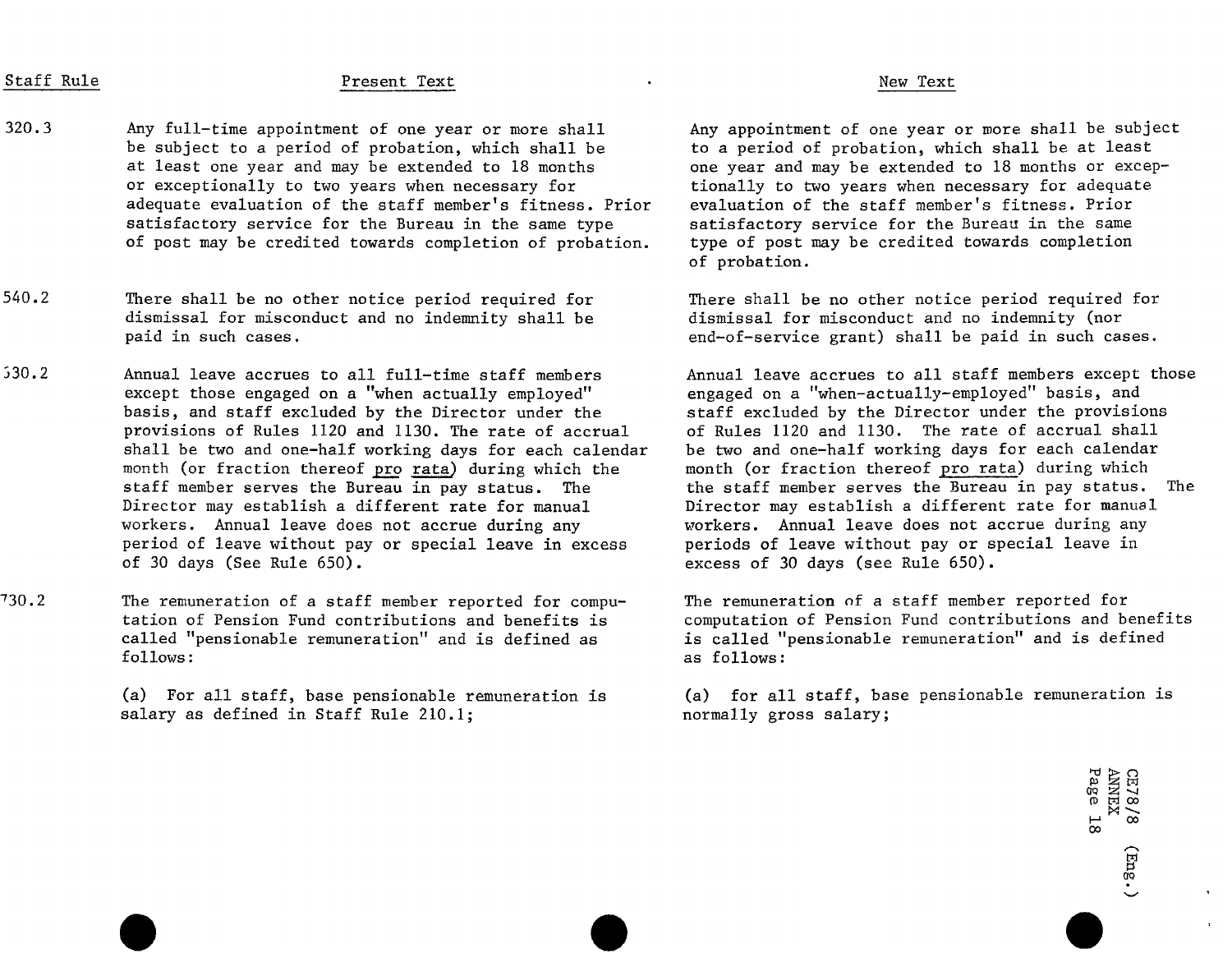# Staff Rule New Text Present Text New Text New Text

730.2 (b) For staff entitled to post adjustment, the base (b) for staff in the professional and higher graded<br>(cont.) pensionable remuneration is adjusted in multiples categories, the base pensionab pensionable remuneration is adjusted in multiples entity categories, the base pensionable remuneration is<br>of five per cent whenever the weighted average of the sadjusted in multiples of 5 per cent, whenever the of five per cent whenever the weighted average of the post adjustments of the headquarters and regional post adjustments of the headquarters and regional weighted average of the post adjustments of the offices of the member organizations of the Joint headquarters and regional offices of the member<br>Pension Fund varies by five per cent measured from organizations of the Joint Pension Fund varies Pension Fund varies by five per cent measured from organizations of the Joint Pension Fund varies by<br>1 January 1974.

> (c) For staff entitled to a non-residence allowance (c) no change. and**/**or language allowance, in accordance with Staff Rule 1110, the base pensionable remuneration is increased by the amount of such allowances.

740 GRANTIN CASEOF DEATH GRANTIN CASEOF DEATH

On the death of a staff member holding a fixed-term on the death of a staff member holding a fixed-term<br>or career-service appointment, whose death does not or career-service appointment, whose death does not or career-service appointment, whose death does not or career-service appointment, whose death does not or the<br>The result in any indemnity payment from the Bureau's states or esult in any indemnity payment from the Bureau' result in any indemnity payment from the Bureau's result in any indemnity payment from the Bureau's<br>accident and illness insurance policy, a payment accident and illness insurance policy, a payment accident and illness insurance policy, a payment accident and illness insurance policy, a payment and accident and illness insurance with the following shall be made in accordance with the following schedule to:

(2) The children recognized under Staff Rule  $210.3(b)$  in equal shares, or

(3) If neither spouse nor recognized children, then to a dependent recognized under Staff Rule 210.3(c):

five per cent, measured from 1 January 1977;

(1) the spouse or, if none,

 $(2)$  the children recognized under Staff Rule 210.3(b) in equal shares, or

(3) if neither spouse nor recognized children, then<br>to a dependent recognized under Staff Rule 210.3(c).

စ္ခဲ

The grant shall be made in accordance with the following schedule, computed according to Staff Rule 280.2:

| Years of service | Months of salary |                  |                  |                      |
|------------------|------------------|------------------|------------------|----------------------|
| 3 or less        |                  | Years of service | Months of salary | CE78<br>ANNE<br>Page |
|                  |                  | 3 or less        |                  | ×<br>ం               |
|                  |                  |                  |                  | ص                    |
| 9 or more        |                  |                  |                  |                      |
|                  |                  | 9 or more        |                  | (Enig                |

<sup>(1)</sup> The spouse or, if none,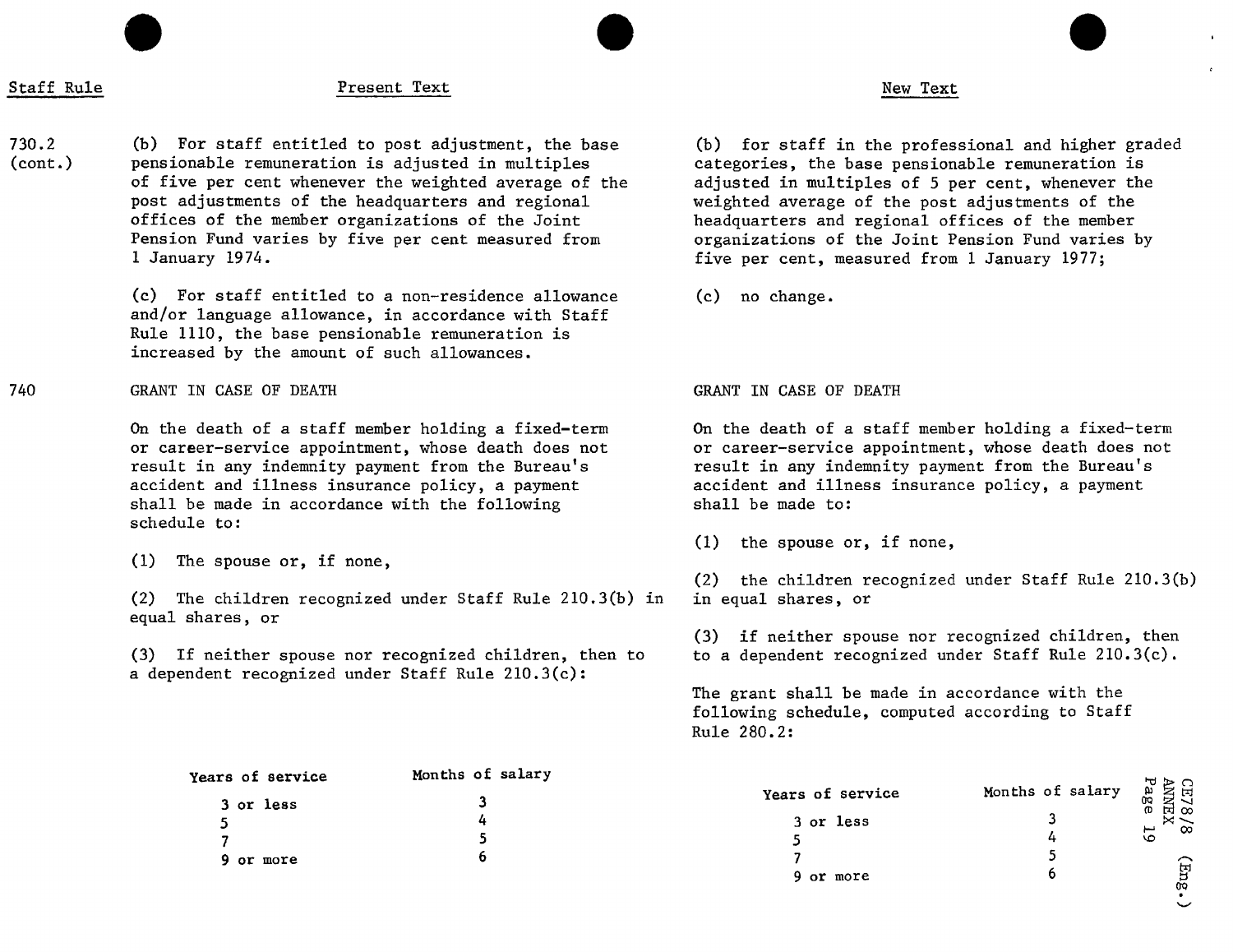### PRESENT TEXT

950.4 A staff member whose appointment is terminated under this rule shall be paid an indemnity in accordance with the following schedule:

|             | Career-service appointments |                                   |
|-------------|-----------------------------|-----------------------------------|
| Years       | Months of                   | Temporary Fixed-term appointments |
| of service  | Indemnity Pay               |                                   |
| 3 or less   |                             | One week of salary for each       |
| 4           | 4                           | month remaining in the unex-      |
| 5           | 5                           | pired portion of the contract     |
| 6           | 6                           | but not less than six weeks       |
|             |                             | of salary up to a maximum         |
| 8           | 8                           | of three months's pay (see        |
| more<br>or. |                             | Staff Rule $210.4$ (b)).          |
|             |                             |                                   |

 $\mathbb{E}$   $\widetilde{\mathbb{E}}$   $\widetilde{\mathbb{E}}$ bo OO CD  $\Box$ 

0Q

 $\langle \tau \rangle$  $\mathbf{A}^{\mathbf{a}}$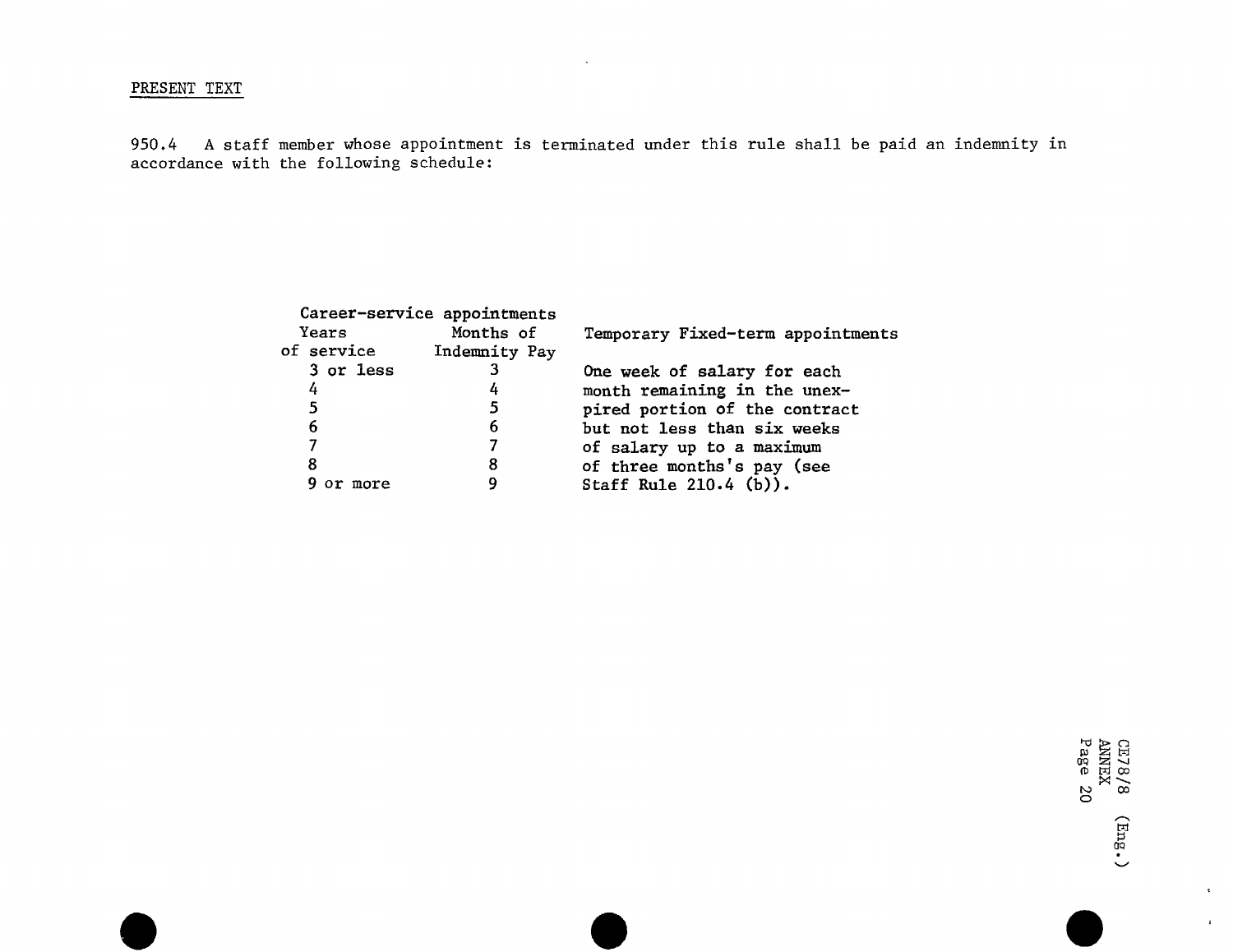950.4 A staff member whose appointment is terminated under this rule shall be paid an indemnity in accordance with the following schedule:

| Completed years                                                                   | Indemnity (pensionable remuneration less<br>staff assessment)                                                                                                        |                                                                                                                                                                                                                                                                |
|-----------------------------------------------------------------------------------|----------------------------------------------------------------------------------------------------------------------------------------------------------------------|----------------------------------------------------------------------------------------------------------------------------------------------------------------------------------------------------------------------------------------------------------------|
| of service                                                                        | Staff holding career<br>service appointments                                                                                                                         | Staff holding temporary<br>fixed-term appointments                                                                                                                                                                                                             |
| Less than<br>4<br>5<br>6<br>8<br>9<br>10<br>11<br>12<br>13<br>14<br>15<br>or more | 3 months<br>3 months<br>4 months<br>5 months<br>6 months<br>7 months<br>8 months<br>9 months<br>9.5 months<br>10 months<br>$10.5$ months<br>11 months<br>11.5 months | One week of salary per<br>unexpired month of<br>contract, subject to<br>a minimum of 6 weeks<br>pay and a maximum of<br>3 months pay<br>3 months<br>5 months<br>7 months<br>9 months<br>$9.5$ months<br>10 months<br>10.5 months<br>11 months<br>$11.5$ months |
|                                                                                   | 12 months                                                                                                                                                            | 12 months                                                                                                                                                                                                                                                      |

 $\bullet$